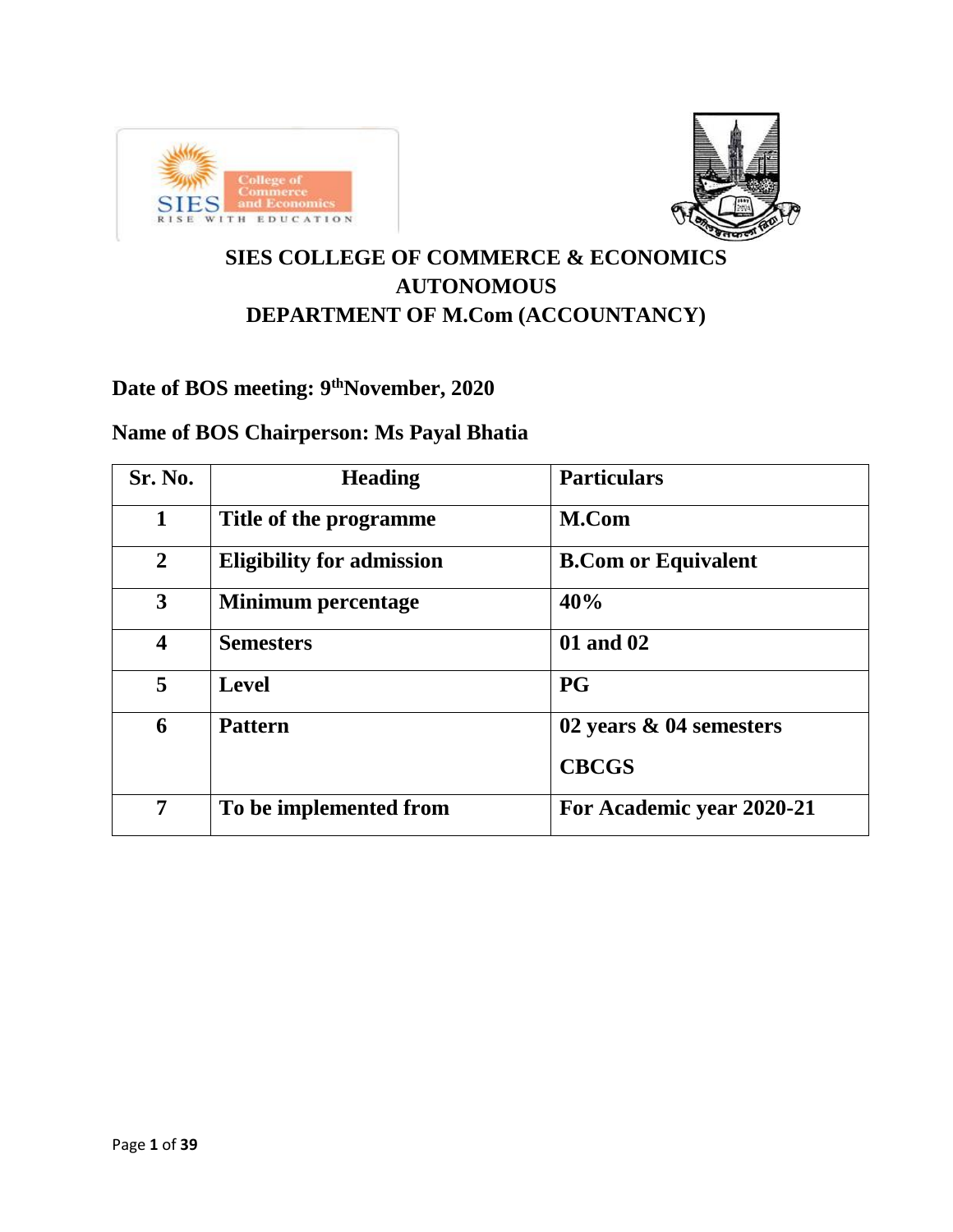## **SIES COLLEGE OF COMMERCE & ECONOMICS (AUTONOMOUS)**

# **(Affiliated to University of Mumbai) RE-ACCREDITED GRADE "A" BY NAAC**

# **BOARD OF STUDIES DEPARTMENT OF MCOM ACCOUNTANCY**

## **(WITH EFFECT FOR THE ACADEMIC YEAR 2020-2021)**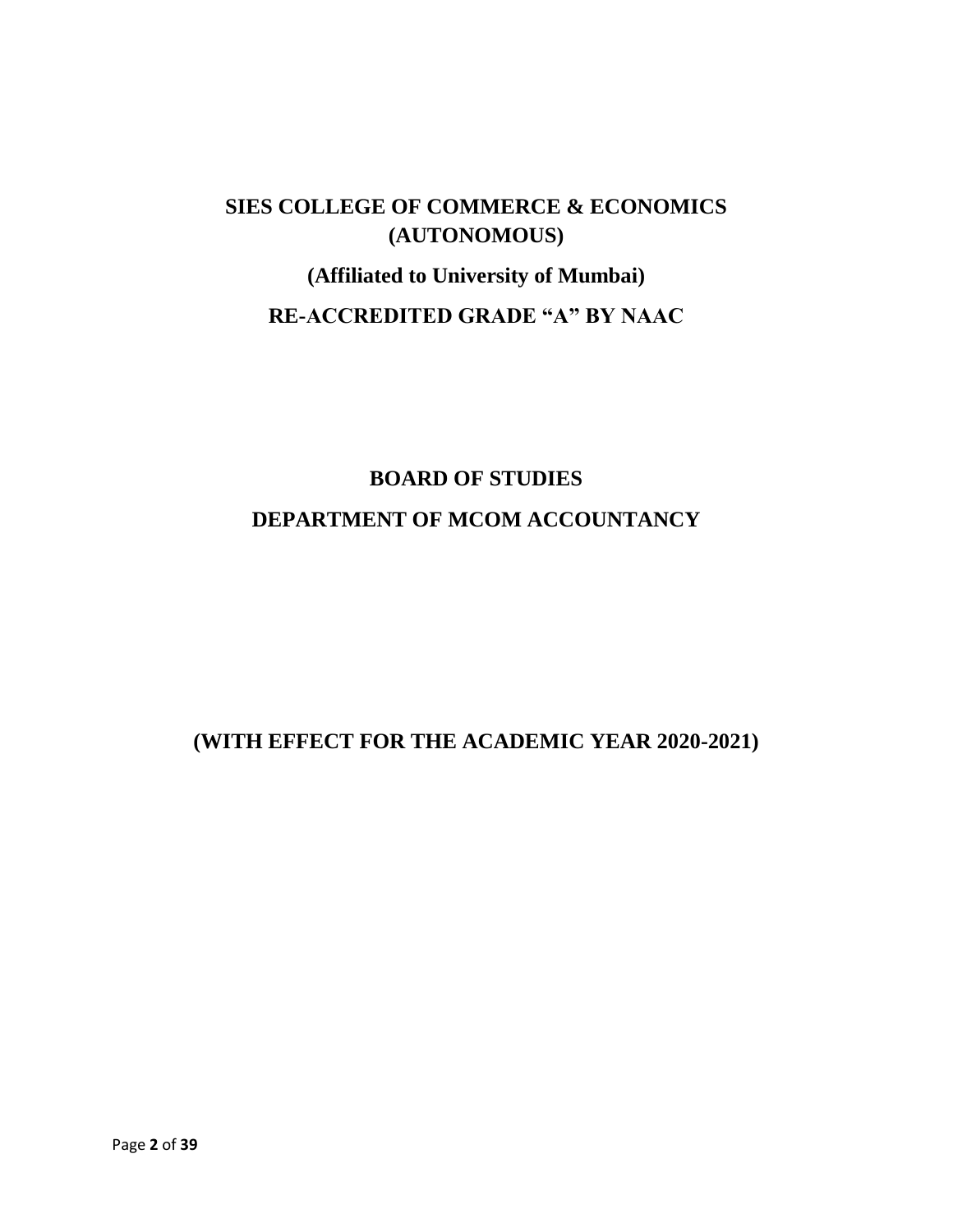#### **OBJECTIVES :**

- ➢ **To Provide the students with strong foundation, skills and expertise in the field of Finance and Accountancy**
- ➢ **To enable the learners in understanding, developing, preparing and presenting the financial report in the business scenario.**
- ➢ **To understand concepts relating to financing decisions.**
- ➢ **To develop ability to analyse and interpret various tools of financial analysis and planning.**
- ➢ **To provide a sound platform for the students to exploit self employment avenues.**
- ➢ **To enhance the career prospects of students and help them to become more competitive**
- ➢ **To develop research aptitude and analytical skills of students.**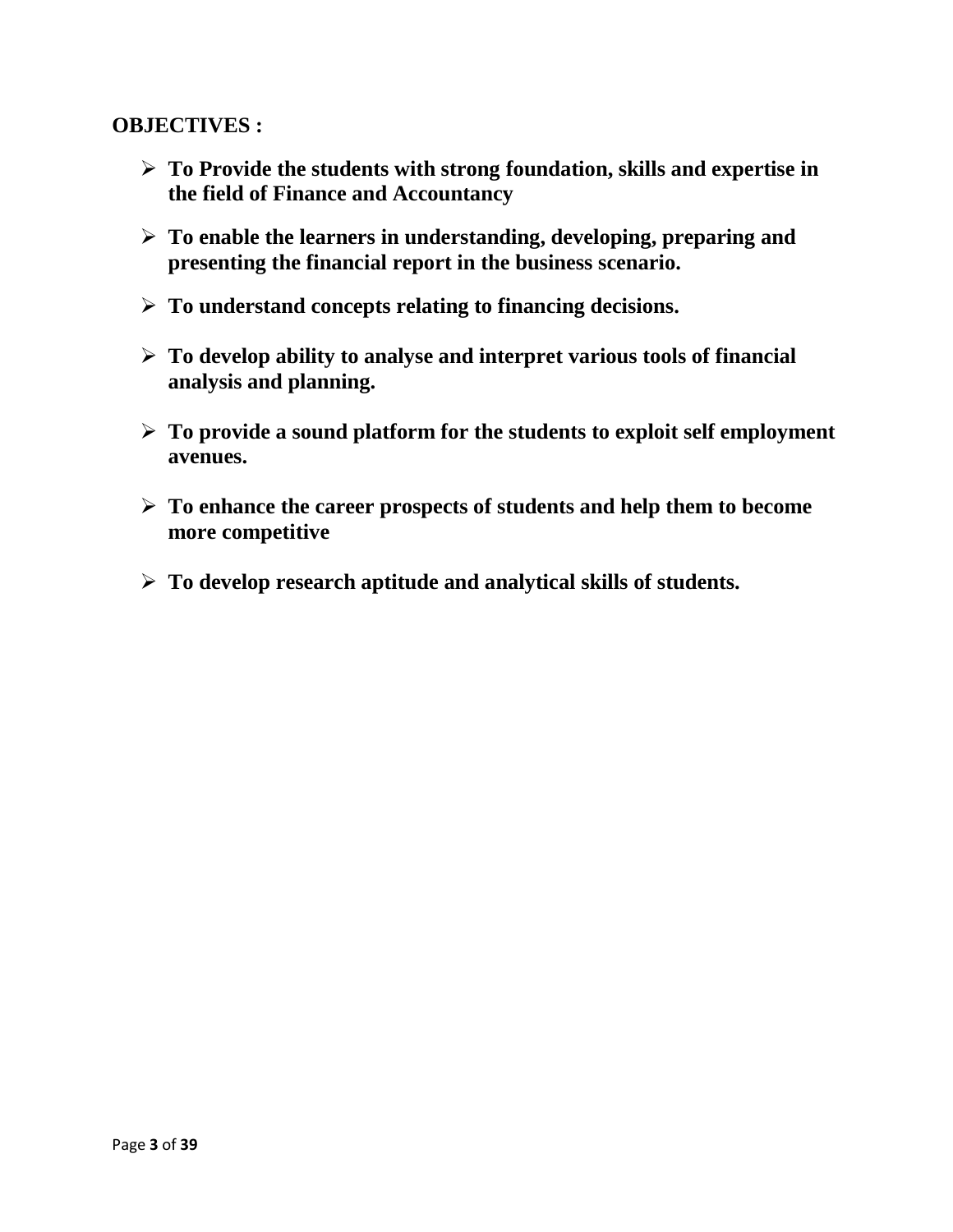| <b>SEMESTER I</b> |                      |                                               |                                                               |  |  |
|-------------------|----------------------|-----------------------------------------------|---------------------------------------------------------------|--|--|
| <b>Serial No</b>  | <b>Course code</b>   | <b>Credits</b>                                | <b>Course Name</b>                                            |  |  |
|                   |                      | <b>CORE COURSES (CC)</b>                      |                                                               |  |  |
| 1.1               | MACCS101             | <b>Strategic Management</b><br>06             |                                                               |  |  |
| 1.2               | MACCS102             | <b>Economics for Business Decisions</b><br>06 |                                                               |  |  |
| 1.3               | MACCS103             | 06                                            | <b>Cost and Management Accounting</b>                         |  |  |
| MACCS104<br>1.4   |                      | 06                                            | <b>Business Ethics and Corporate Social</b><br>Responsibility |  |  |
|                   | <b>TOTAL CREDITS</b> | $\mathbf 2$                                   |                                                               |  |  |

| <b>SEMESTER II</b>                     |                      |                |                                              |  |  |
|----------------------------------------|----------------------|----------------|----------------------------------------------|--|--|
| <b>Serial No</b><br><b>Course code</b> |                      | <b>Credits</b> | <b>Course Name</b>                           |  |  |
|                                        |                      |                | <b>CORE COURSES (CC)</b>                     |  |  |
| 1.1                                    | MACCS201             | 06             | <b>Research Methodology</b>                  |  |  |
| 1.2                                    | MACCS202             | 06             | Macro Economics Concepts and<br>Applications |  |  |
| 1.3                                    | MACCS203             | 06             | <b>Corporate Finance</b>                     |  |  |
| 1.4                                    | MACCS204             | 06             | E-Commerce                                   |  |  |
|                                        | <b>TOTAL CREDITS</b> | 24             |                                              |  |  |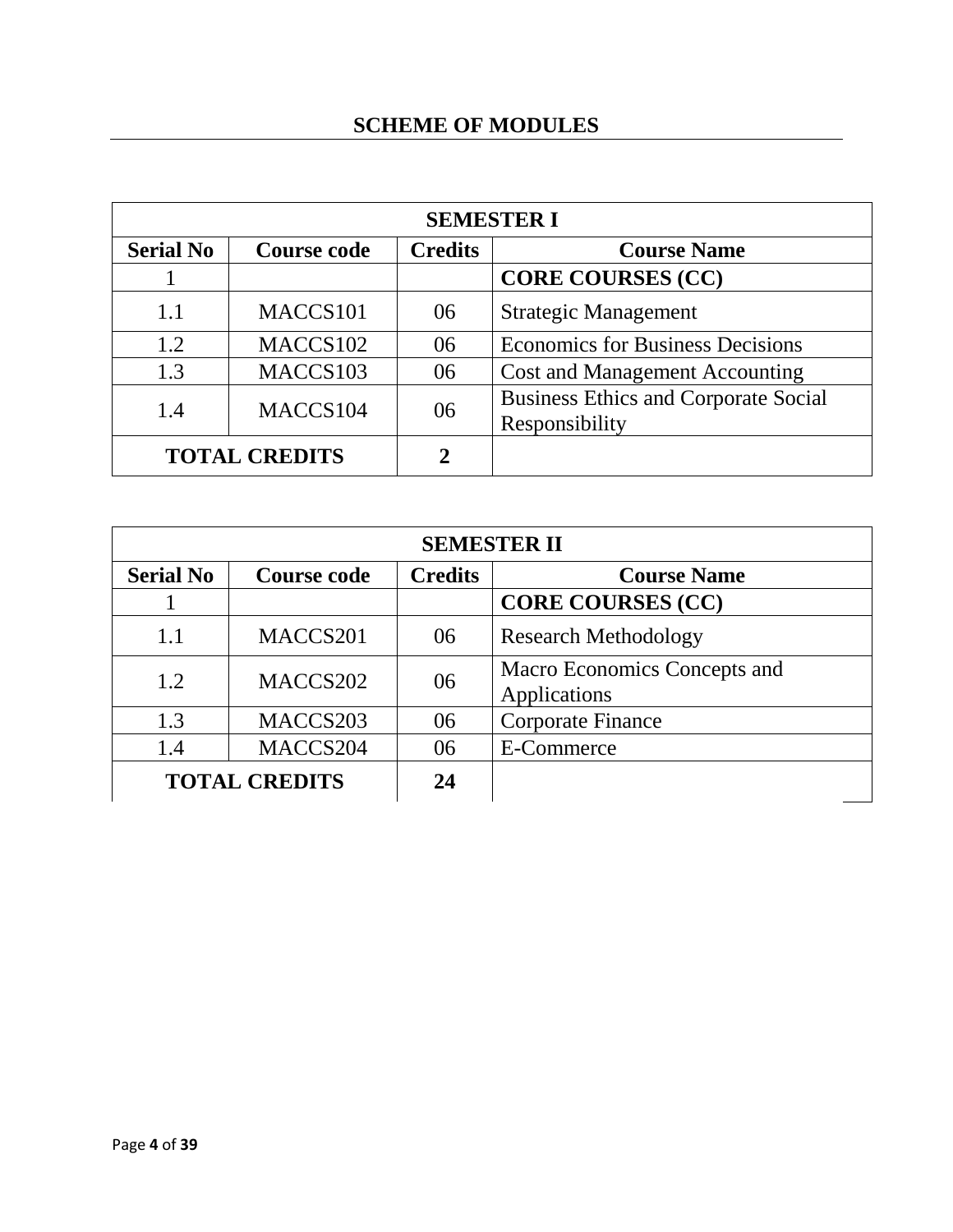### **SEMESTER I**

|          |    | <b>Serial No</b>   Course code   Credits   Course Name |
|----------|----|--------------------------------------------------------|
|          |    | CORE COURSES (CC)                                      |
| MACCS101 | 06 | <b>STRATEGIC MANAGEMENT</b>                            |

#### **COURSE OBJECTIVES and OUTCOMES:**

| <b>Course Objectives</b>                | <b>Course Outcome</b>                   |
|-----------------------------------------|-----------------------------------------|
| 1. To enable the learners to understand | To expose Students to various           |
| new forms of Strategic Management       | perspectives & concepts of Strategic    |
| concepts and their use in business      | Management $&$ its applications.        |
| 2. To understand recent developments    | Students to explore the principles of   |
| and trends in the business corporate    | strategy formulation, implementation    |
| world s                                 | and control in organizations.           |
| 3. To develop learning and analytical   | To help students develop skills for     |
| skills to solve cases and to provide    | applying these concepts to the solution |
| strategic solutions.                    | of business problems.                   |

| <b>SN</b> | <b>MODULES</b>                                 | <b>NO OF</b>    |
|-----------|------------------------------------------------|-----------------|
|           |                                                | <b>LECTURES</b> |
|           | Introduction to Strategic Management           | 15              |
|           | <b>Strategy Formulation Implementation and</b> | 15              |
|           | Evaluation                                     |                 |
|           | Business, Corporate & Global Strategies        | 15              |
|           | <b>Emerging Strategic Trends</b>               | 15              |
|           | <b>TOTAL</b>                                   |                 |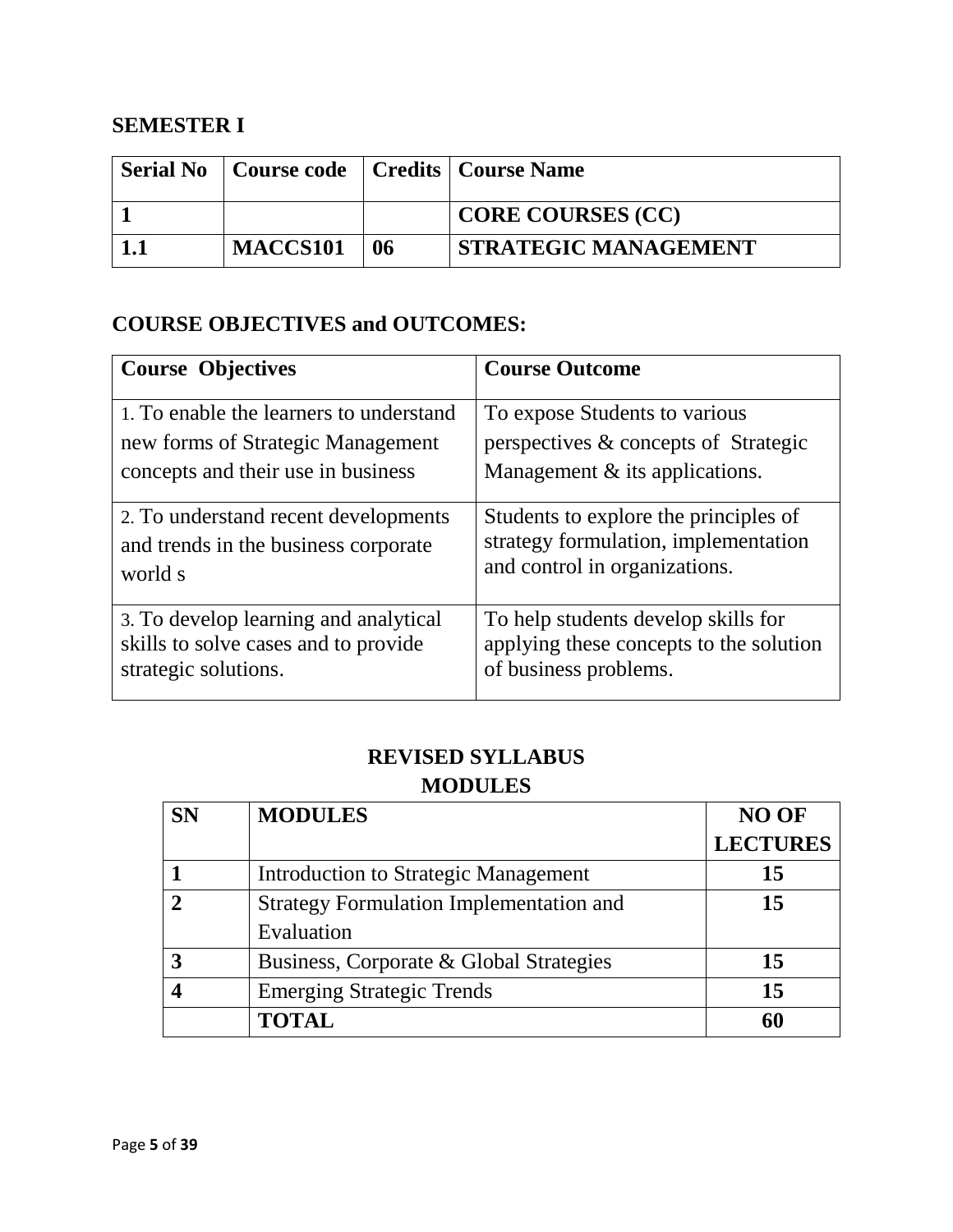| Sr.No.         | <b>Modules</b>                                               | No. of          |
|----------------|--------------------------------------------------------------|-----------------|
|                |                                                              | <b>lectures</b> |
| $\mathbf{1}$   | Module-1                                                     | 15              |
|                | <b>Introduction to Strategic Management</b>                  |                 |
|                | •Concept of Strategic Management, Strategic                  |                 |
|                | Management Process, Vision, Mission and Goals,               |                 |
|                | Benefits and Risks of Strategic Management                   |                 |
|                | •Levels of Strategies: Corporate, Business &                 |                 |
|                | <b>Operational Level Strategy</b>                            |                 |
|                | •Functional Strategies: Human Resource Strategy              |                 |
|                | Marketing Strategy, Financial Strategy, Operational          |                 |
|                | Strategy                                                     |                 |
|                | •Business Environment Components of Environment -            |                 |
|                | Micro & Macro Environmental Scanning                         |                 |
| $\overline{2}$ | Module-2                                                     | 15              |
|                | <b>Strategy Formulation, Implementation &amp; Evaluation</b> |                 |
|                | •Strategic Formulation: Stages and Importance.               |                 |
|                | Formulation of Alternative Strategies: Mergers,              |                 |
|                | Acquisitions, Takeovers, Joint Ventures Diversification,     |                 |
|                | Divestment and liquidation                                   |                 |
|                | • Strategic Analysis and Choice Issues and Structures,       |                 |
|                | Corporate Portfolio Analysis- SWOT Analysis BCG              |                 |
|                | Matrix, GE Nine Cell Matrix, Hofer's Matrix                  |                 |
|                | •ETOP- Environmental Threat and Opportunity Profile          |                 |
|                | • Strategic Implementation: Steps Importance and             |                 |
|                | Problems, Resource Allocation - Importance &                 |                 |
|                | Challenges                                                   |                 |
|                | <b>Strategic Choice – Factors and Importance</b>             |                 |
|                | • Strategic Evaluation and Control Importance.               |                 |
|                | <b>Limitations and Techniques</b>                            |                 |
|                | • Budgetary Control Advantages. Limitations                  |                 |
|                | <b>Porters Five Forces Model &amp; VUCA Environment</b>      |                 |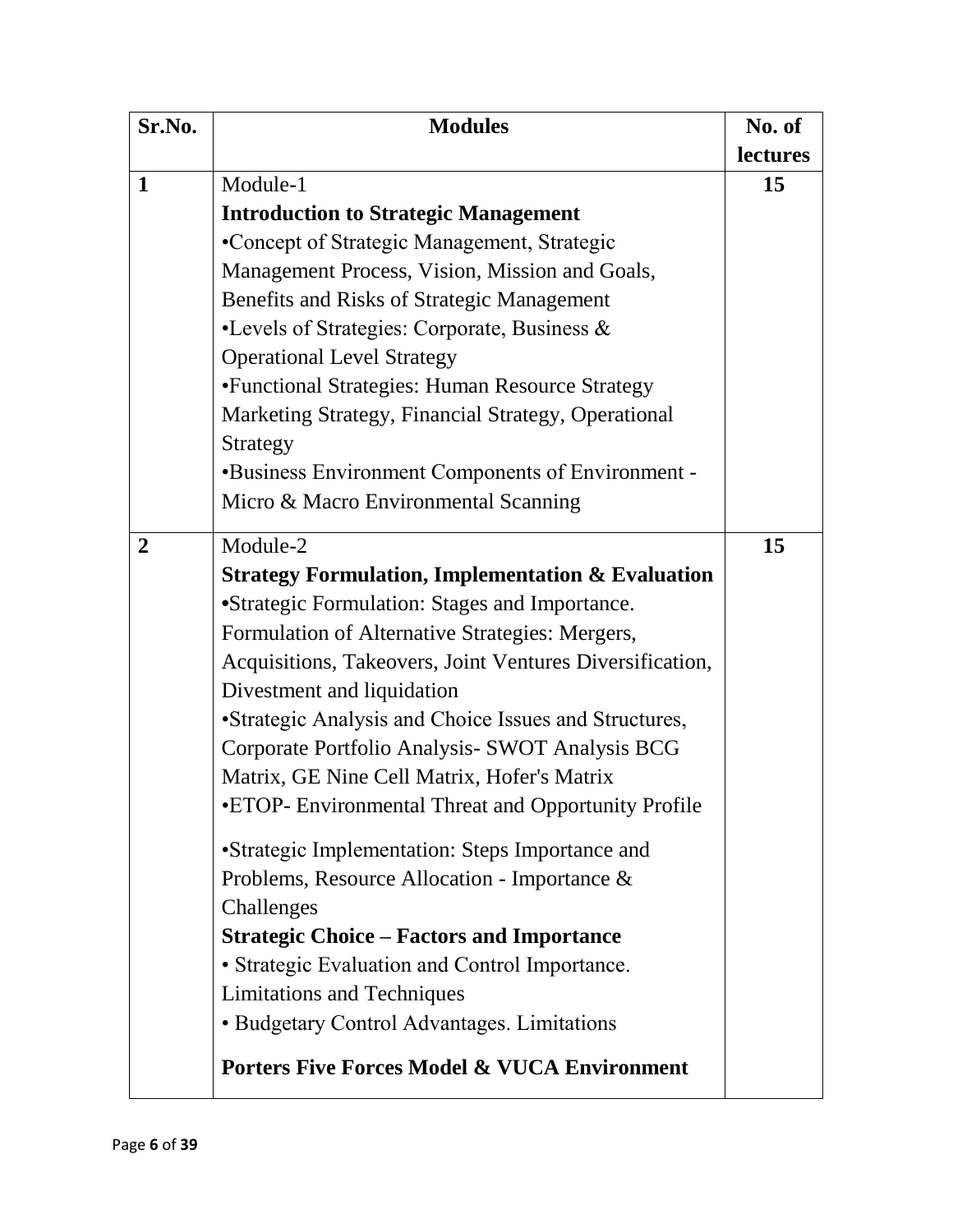| 3 | Module-3                                                   | 15 |
|---|------------------------------------------------------------|----|
|   | <b>Business , Corporate &amp; Global Strategies</b>        |    |
|   | • Corporate Restructuring Strategy: Concept, Need &        |    |
|   | Forms, Corporate Renewal Strategies: Concept, Internal     |    |
|   | and External factors and Causes.                           |    |
|   | • Strategic Alliance Concept, Types, Importance,           |    |
|   | Problems of Indian Strategic Alliances & International     |    |
|   | <b>Businesses</b>                                          |    |
|   | •Public Private Participation: Importance, Problems &      |    |
|   | Governing Strategies of PPP model.                         |    |
|   | •Information Technology Driven Strategies: Importance,     |    |
|   | Limitations & contribution of IT sector in Indian          |    |
|   | Business.                                                  |    |
|   | Module-14                                                  | 15 |
|   | <b>Emerging Strategic Trends</b>                           |    |
|   | <b>•Business Process Outsourcing and Knowledge Process</b> |    |
|   | Outsourcing in India: Concept and Strategies. Reasons      |    |
|   | for growing BPO and KPO businesses in India.               |    |
|   | •Reengineering Business Processes - Business               |    |
|   | Reengineering, Process Reengineering and Operational       |    |
|   | Reengineering                                              |    |
|   | •Disaster Management : Concept, Problems and               |    |
|   | Consequences of Disasters, Strategies for Managing and     |    |
|   | Preventing disasters and Cope up Strategies                |    |
|   | • Start-up Business Strategies And Make in India Model:    |    |
|   | Process of business start ups and its Challenges, Growth   |    |
|   | Prospects and government initiatives in Make in India      |    |
|   | Model with reference to National manufacturing,            |    |
|   | Contribution of Make in India Policy in overcoming         |    |
|   | industrial sickness.                                       |    |
|   | <b>Total Lectures</b>                                      | 60 |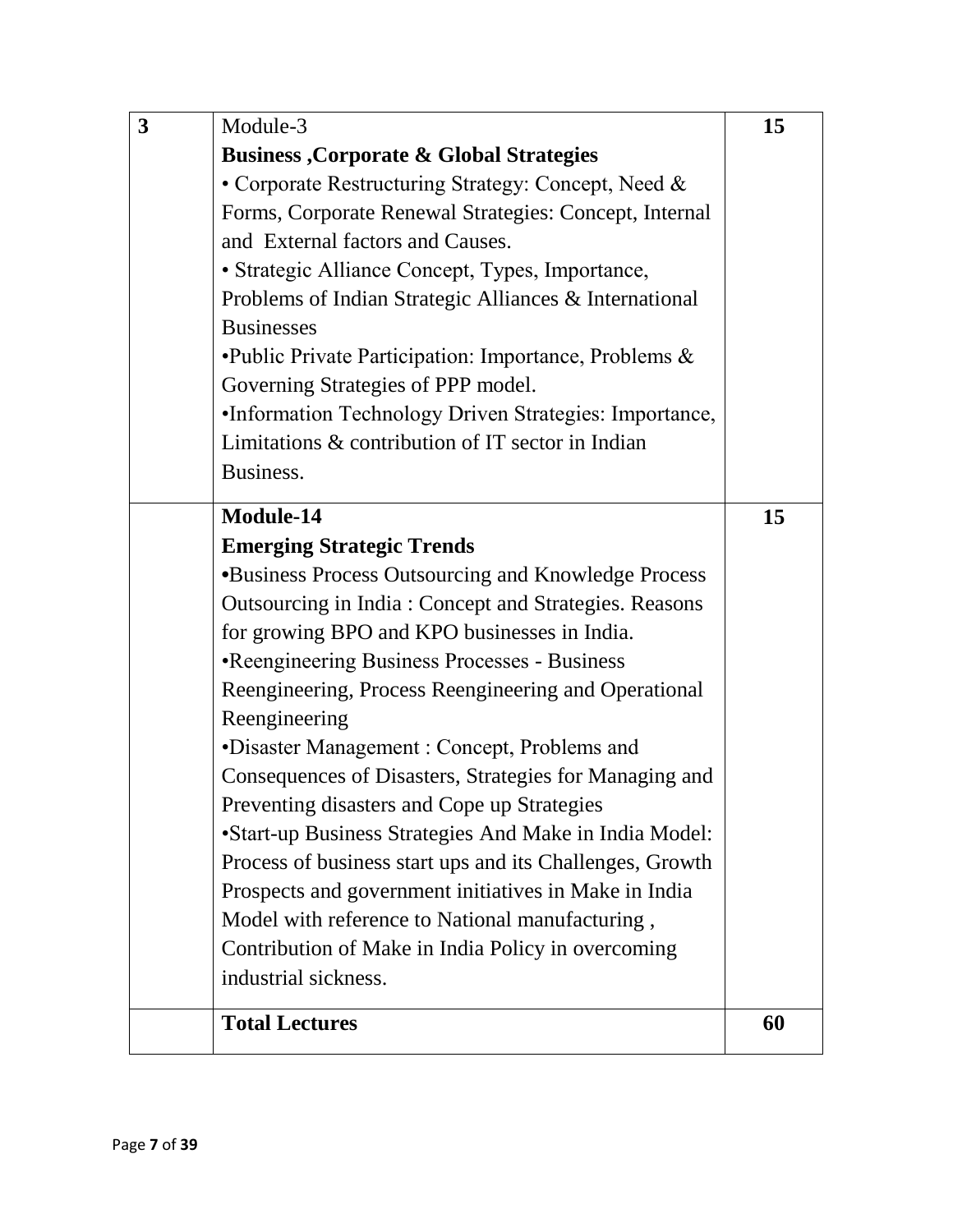#### **Note:**

| Particulars (University<br>syllabus)                                                | <b>Remarks: Revised Syllabus</b>                                                                                                                                            |
|-------------------------------------------------------------------------------------|-----------------------------------------------------------------------------------------------------------------------------------------------------------------------------|
| <b>Module-2</b><br><b>Strategy Formulation,</b><br>Implementation $&$<br>Evaluation | <b>Deleted-</b> Strategic Choice – Factors and<br>Importance<br><b>Added Inclusion Of Porters Five Forces Model &amp;</b><br>VUCA Environment, J. Barneys VRIO<br>Framework |

#### **Reference Materials :**

- **1) Business Policy and Strategic Management – Sukul Lomash and P K Mishra, Vikas Publication House Pvt Ltd, New Delhi**
- **2) Business Policy & Strategic Management by Dr. Azhar Kazmi (Tata Mcgraw Hill )**
- **3) Strategic Management, by Fred R. David (Prentice Hall International)**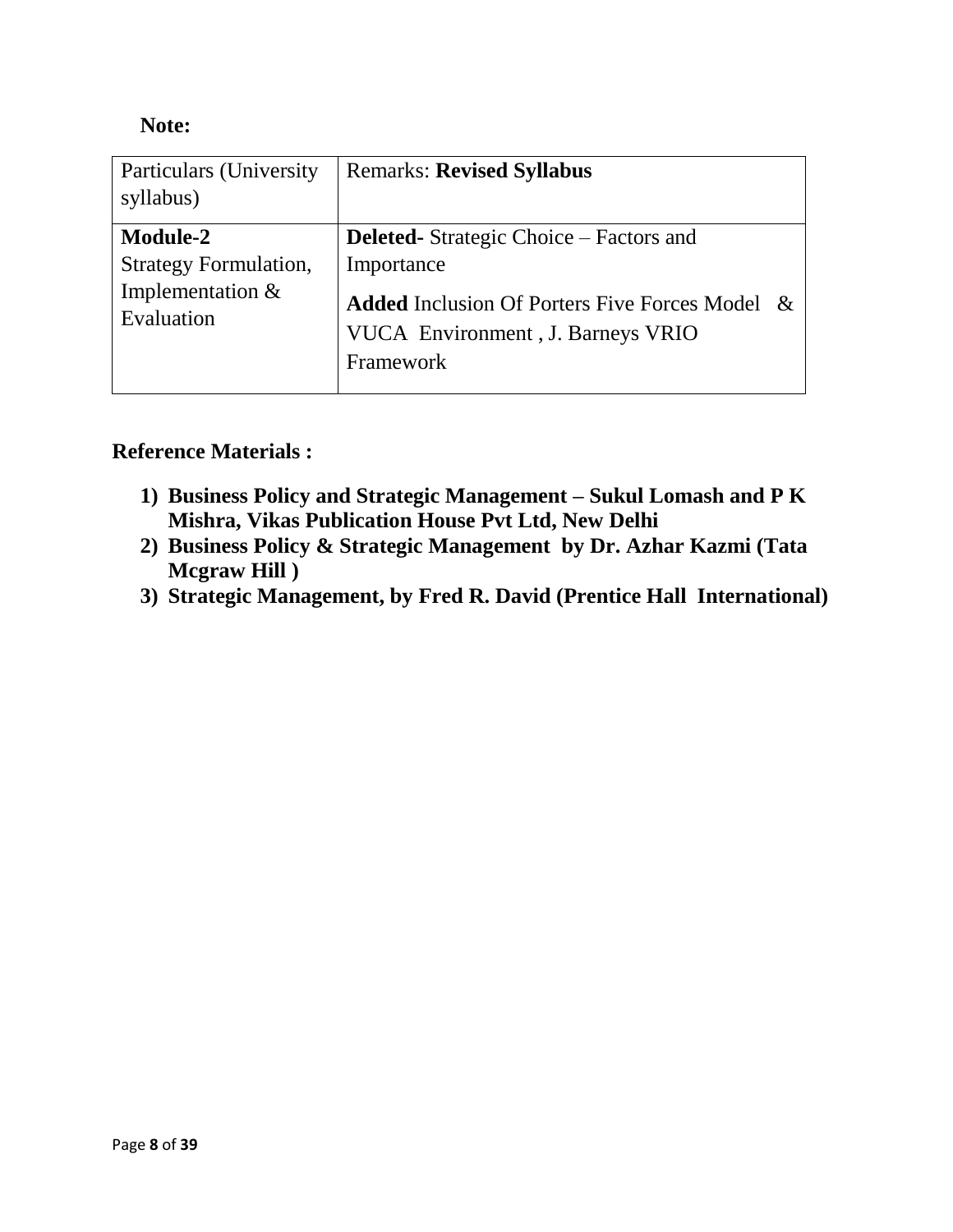## **SEMESTER I**

| <b>Serial No</b> | Course code                                                                                                                | <b>Credits</b> | <b>Course Name</b>                                               |
|------------------|----------------------------------------------------------------------------------------------------------------------------|----------------|------------------------------------------------------------------|
| 1                |                                                                                                                            |                | <b>CORE COURSES (CC)</b>                                         |
| 1.2              | MACCS102                                                                                                                   | 06             | <b>ECONOMICS FOR BUSINESS</b>                                    |
|                  |                                                                                                                            |                | <b>DECISIONS</b>                                                 |
|                  |                                                                                                                            |                | <b>Course Objectives: Economics for Business Decisions</b>       |
|                  | To enable the students to understand the basic concepts in economics<br>and their applications in business decision making |                |                                                                  |
| $\mathbf 2$      | To give them a comprehensive knowledge about market structures and<br>their functioning                                    |                |                                                                  |
| 3                | To help them to understand cost and revenue functions and their<br>applications in business                                |                |                                                                  |
| 4                | economic theories                                                                                                          |                | To enable students to analyse consumer behavior with the help of |

# **REVISED SYLLABUS**

| Module No      | Topics                                                                                                                                                                                                                                                                                                                                                                    | Number   | of |
|----------------|---------------------------------------------------------------------------------------------------------------------------------------------------------------------------------------------------------------------------------------------------------------------------------------------------------------------------------------------------------------------------|----------|----|
|                |                                                                                                                                                                                                                                                                                                                                                                           | Lectures |    |
|                | <b>Basic principles in Business Economics</b>                                                                                                                                                                                                                                                                                                                             |          |    |
|                | Meaning, Scope and <b>Significance of Business</b><br><b>Economics</b> ; twin principles of scarcity and<br>efficiency; profit maximisation principle; market<br>economy and invisible hand; production possibility<br>frontier; opportunity cost; accounting profit and<br>economic profit; market failure, externality, public<br>goods and economic role of government | 15       |    |
| $\overline{2}$ | <b>Demand and Supply analysis:</b>                                                                                                                                                                                                                                                                                                                                        |          |    |
|                | Determinants of demand- market demand function-<br>theory of attributes, snob appeal, band wagon and<br>Veblen effect and demand function. Law of supply-<br>elasticity of supply.                                                                                                                                                                                        |          |    |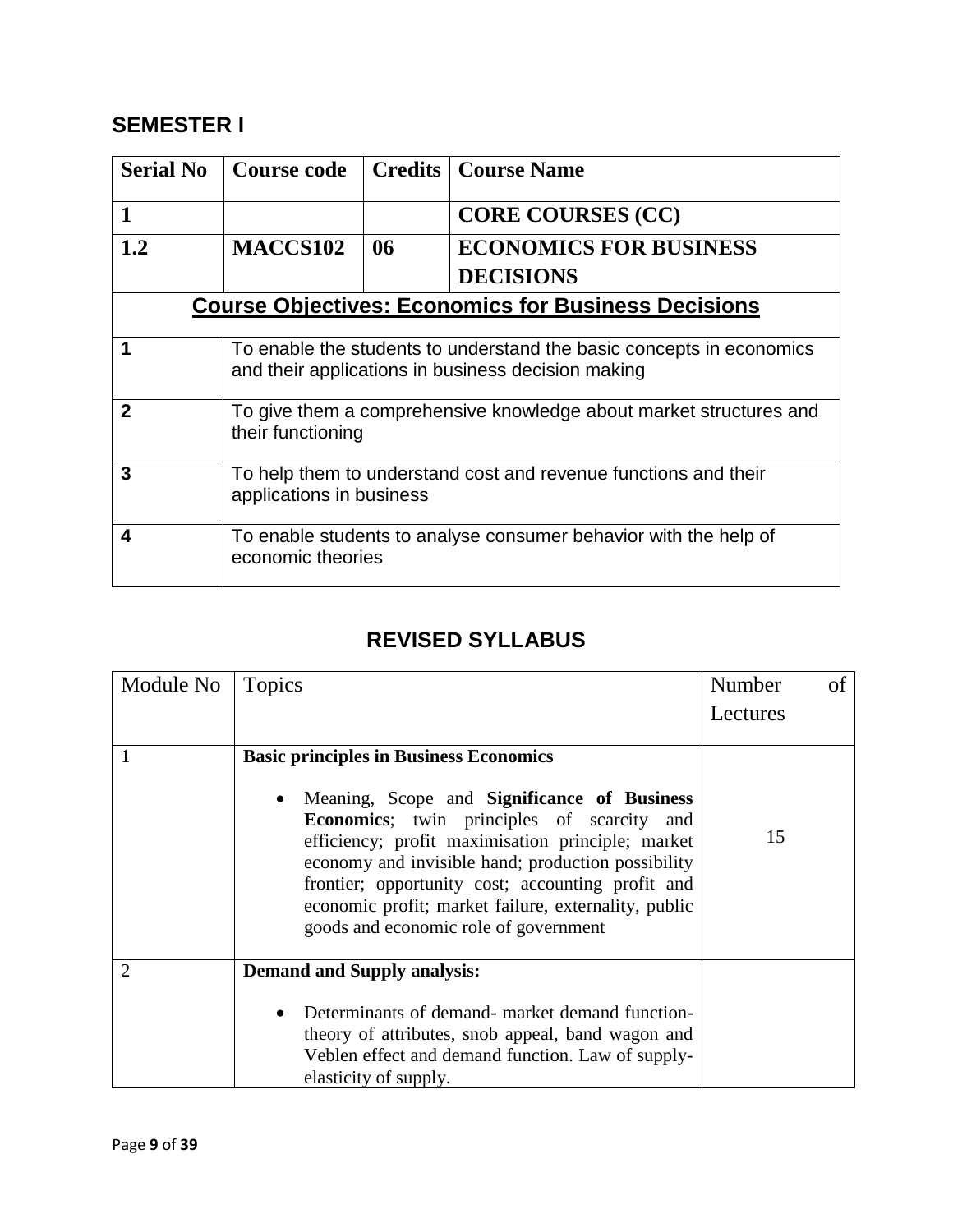|                | Applications of elasticity of demand and supply to<br>economic issues; Paradox of bumper harvest-tax on<br>price and quantity-minimum floor and maximum<br>minimum wages controversy<br>ceilings;<br>and<br>administered price control.<br>theory of consumer<br>The<br>choice-Consumer<br>$\bullet$<br>preference and budget constraint-equilibrium<br>position of tangency with the help of indifference<br>curve analysis -effect of changes in price and<br>income on consumer equilibrium.                                                                                                                                                                                                                                                                                                                                                                              | 15 |
|----------------|------------------------------------------------------------------------------------------------------------------------------------------------------------------------------------------------------------------------------------------------------------------------------------------------------------------------------------------------------------------------------------------------------------------------------------------------------------------------------------------------------------------------------------------------------------------------------------------------------------------------------------------------------------------------------------------------------------------------------------------------------------------------------------------------------------------------------------------------------------------------------|----|
| 3              | <b>Production</b><br>decisions<br>Cost<br>and<br>analysis:<br>$\bullet$<br>Production function-short run and long run-Law of<br>variable<br>proportion, returns<br>to scale,<br>scale<br>economies, scope economies - least cost factor<br>combination for a given output - Expansion path and<br>Multiproduct firm-cost reduction through experience<br>- learning curve.<br>Economic analysis of Cost: Classification of costs,<br>short run and long run cost functions.                                                                                                                                                                                                                                                                                                                                                                                                  | 15 |
| $\overline{4}$ | <b>Market Structure analysis:</b><br>Difference between perfectly and imperfectly<br>competitive markets - Perfect competition and<br>Monopoly as limiting cases of market imperfections<br>sources of market power - profit maximization of<br>simple and discriminating monopolist – methods of<br>measuring monopoly power – public policy towards<br>monopoly power.<br>Different forms of imperfect competition<br>Monopolistic competition and oligopoly - strategic<br>decision making in oligopoly markets – collusive and<br>non -collusive oligopoly – colliding oligopoly;<br>rivalry among few, price war and kinked demand<br>curve – collusive oligopoly models of price<br>leadership and cartel – basic concepts of game theory<br>- Using game theory to analyse strategic decisions -<br>application of model of prisoner's dilemma in market<br>decisions | 15 |
|                | <b>Total Lecture</b>                                                                                                                                                                                                                                                                                                                                                                                                                                                                                                                                                                                                                                                                                                                                                                                                                                                         | 60 |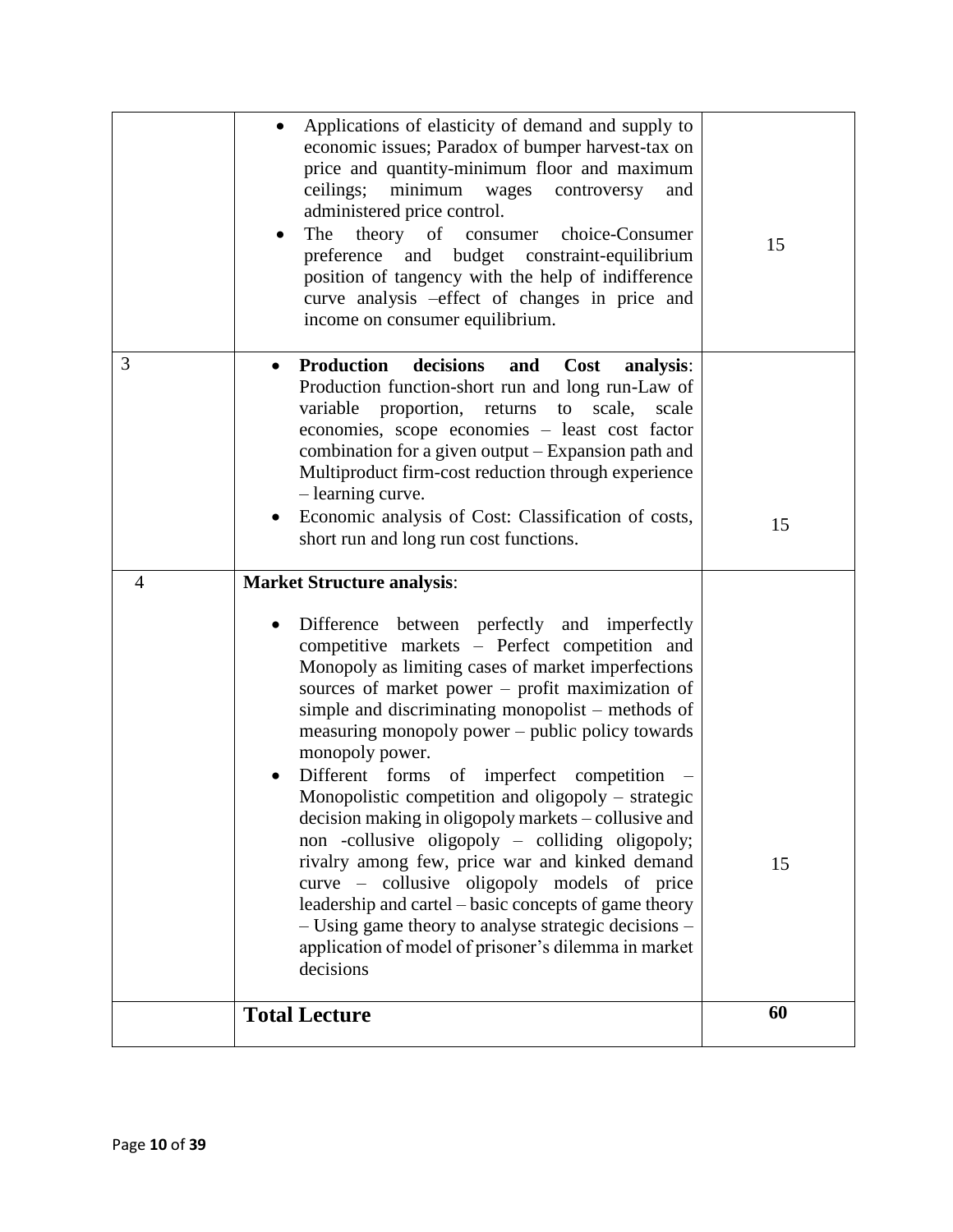## **Note:**

| Particulars (University<br>syllabus)                   | Remarks                                                                                                                                         |
|--------------------------------------------------------|-------------------------------------------------------------------------------------------------------------------------------------------------|
| Module 1- Basic<br>Principles in Business<br>Economics | Significance of Business economics has been<br>included in Module 1.<br>The sub topic "incremental and marginal principle"<br>has been deleted. |

#### **References:**

- **1) Samuelson and Nordhas Eonomics**
- **2) Gregory Mankiw Principles of Economics**
- **3) H.L. Ahuja Principles of Micro Economics**
- **4)Pal Sumitra Managerial economics Cases and Concepts**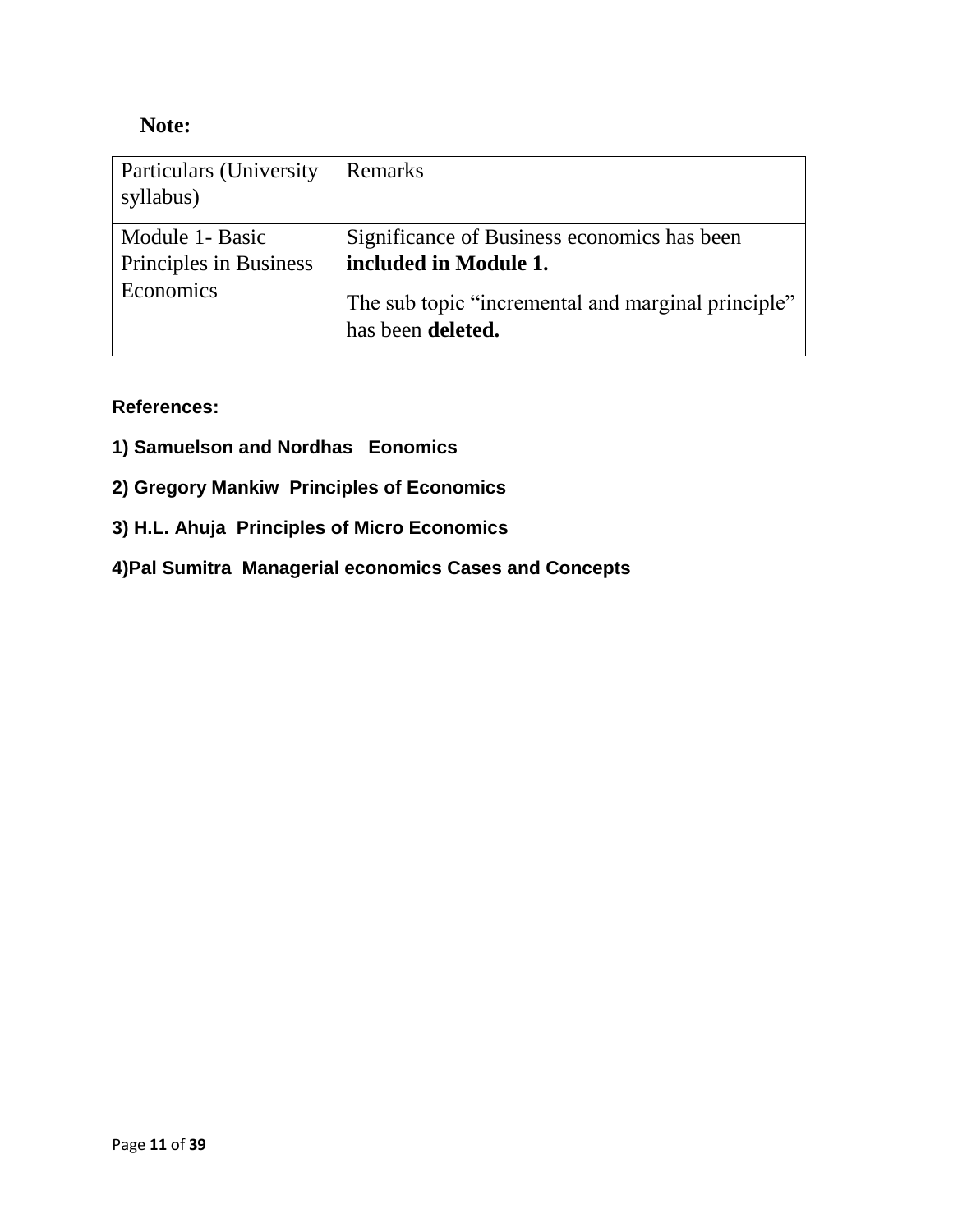## **SEMESTER I**

|     |          |    | <b>Serial No</b>   Course code   Credits   Course Name |
|-----|----------|----|--------------------------------------------------------|
|     |          |    | <b>CORE COURSES (CC)</b>                               |
| 1.3 | MACCS103 | 06 | <b>COST AND MANAGEMENT</b><br><b>ACCOUNTING</b>        |

#### **COURSE OBJECTIVES:**

|                | <b>Learning Objectives</b>                                                            | <b>Learning Outcomes</b>                                                                                                                                                                   |
|----------------|---------------------------------------------------------------------------------------|--------------------------------------------------------------------------------------------------------------------------------------------------------------------------------------------|
| $\mathbf{1}$   | To enable the learner to understand the<br>concepts of cost and management accounting | Students would be able to<br>get a clear picture of<br>concepts of cost<br>accounting and<br>management accounting,<br>its differences and its<br>importance and relevance<br>in business. |
| $\overline{2}$ | To understand the various concepts of<br>standard costing                             | Students would be able to<br>determine standard cost<br>and its types, determine<br>total standard cost and<br>variances and its<br>applicability                                          |
| 3              | To provide information regarding cost<br>accounting as a tool of managerial decisions | <b>Students would</b><br>understand about profit<br>planning, make or buy<br>decisions, cost reduction<br>and cost control.                                                                |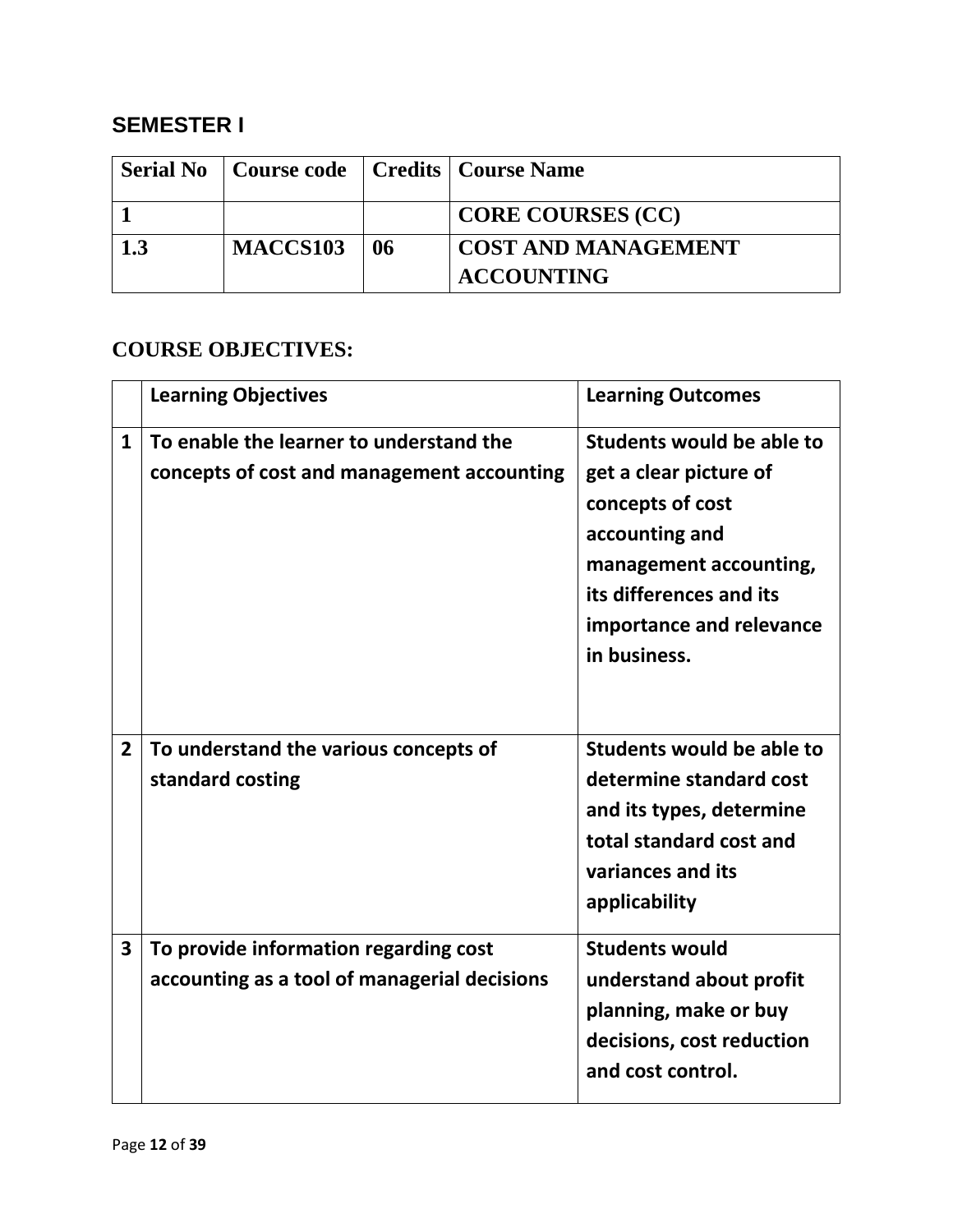| $\overline{\mathbf{4}}$ | To develop various skills among the students<br>related with budget and budgetary control | <b>Students would analyse</b><br>the motive behind<br>preparing the various<br>budgets. Establishing a<br>budgetary control system<br>and its administration.       |
|-------------------------|-------------------------------------------------------------------------------------------|---------------------------------------------------------------------------------------------------------------------------------------------------------------------|
| 5                       | To understand the concept of operating<br>costing in different areas                      | Students would be able to<br>understand the concept of<br>operating costing and its<br>applicability in service<br>industry i.e hotel, hospital,<br>transport, etc. |

| <b>SN</b>   | <b>MODULES</b>                                                                 | <b>NO OF</b>    |
|-------------|--------------------------------------------------------------------------------|-----------------|
|             |                                                                                | <b>LECTURES</b> |
|             | <b>Introduction to Cost and Management</b><br><b>Accounting</b>                | 04              |
| $\mathbf 2$ | <b>Standard Costing</b>                                                        | 14              |
| 3           | <b>Marginal Costing, Absorption Costing and</b><br><b>Management Decisions</b> | 16              |
|             | <b>Budgetary Control</b>                                                       | 14              |
| 5           | <b>Operating Costing</b>                                                       | 12              |
|             | TOTAL                                                                          | 60              |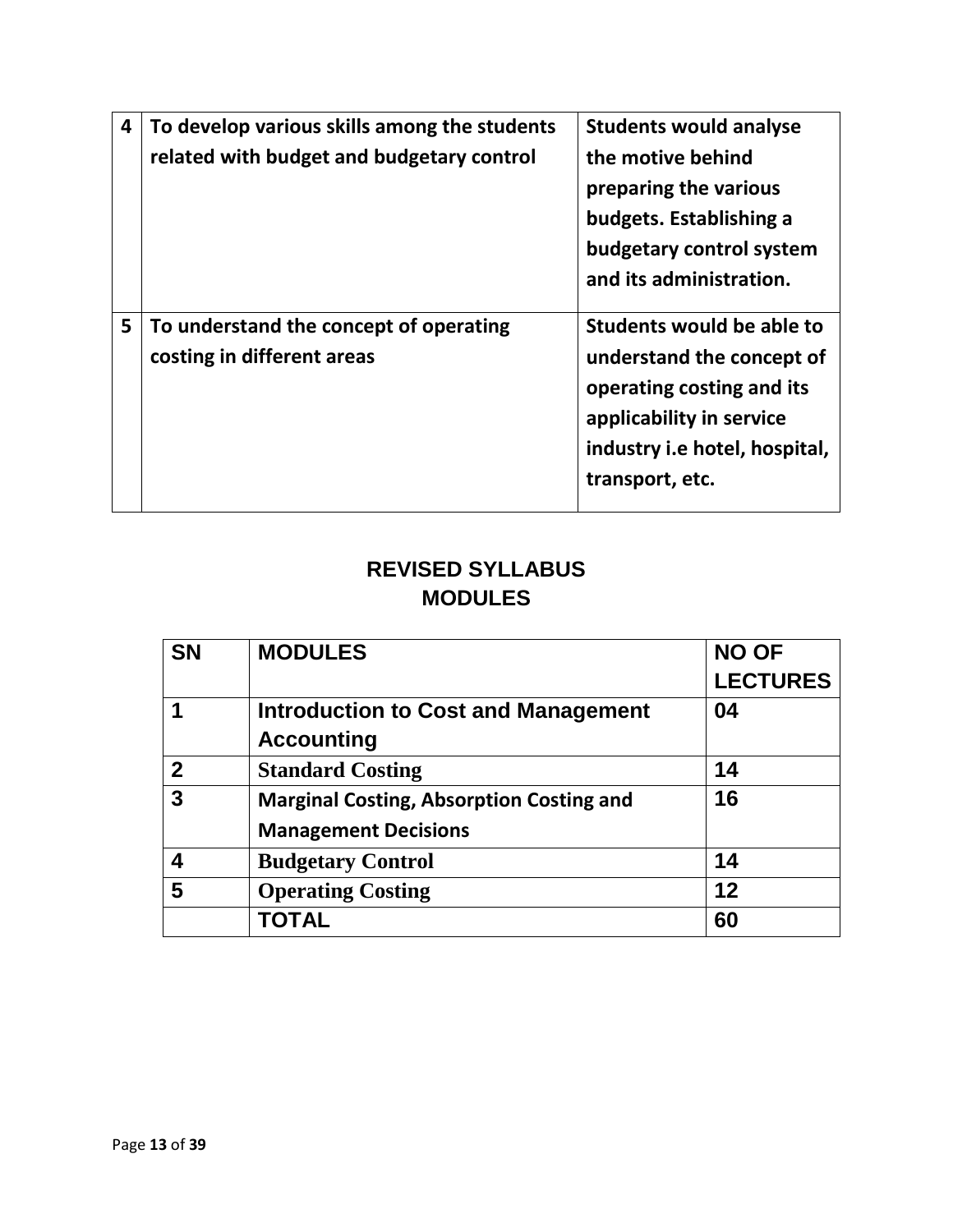| Sr.No.         | <b>Modules</b>                                                                                                                                                                                                                                                                                                                                                                                                                                                                                                                                                                                                                                                                                          |                 |
|----------------|---------------------------------------------------------------------------------------------------------------------------------------------------------------------------------------------------------------------------------------------------------------------------------------------------------------------------------------------------------------------------------------------------------------------------------------------------------------------------------------------------------------------------------------------------------------------------------------------------------------------------------------------------------------------------------------------------------|-----------------|
|                |                                                                                                                                                                                                                                                                                                                                                                                                                                                                                                                                                                                                                                                                                                         | of              |
|                |                                                                                                                                                                                                                                                                                                                                                                                                                                                                                                                                                                                                                                                                                                         | <b>lectures</b> |
| $\mathbf 1$    | Module 1<br>Introduction to Cost and Management Accounting<br>Introduction to Cost accounting and its concepts<br>Introduction to Management Accounting, Difference<br>Between Cost Accounting and Management<br>Accounting<br>Importance and Relevance of Cost and Management<br>Accounting                                                                                                                                                                                                                                                                                                                                                                                                            | 04              |
| $\overline{2}$ | Module 2 Standard Costing<br>Standard Costing as an Instrument of Cost Control and Cost<br>Reduction - Fixation of<br>Standards-Theory and Problems based on Analysis of Variances<br>of Materials, Labour<br>Overheads and sales including Sub-variances                                                                                                                                                                                                                                                                                                                                                                                                                                               | 14              |
| 3              | Module 3 - Marginal Costing, Absorption Costing and<br><b>Management Decisions</b><br>Meaning of Absorption Costing - Distinction between<br>Absorption Costing and<br>Marginal Costing - Problems on Breakeven Analysis - Cost<br>Volume Profit Analysis -<br>Breakeven Charts - Contribution Margin and Various Decision<br><b>Making Problems</b><br>• Managerial Decisions through Cost Accounting such as Pricing<br><b>Accepting Special Offer</b><br>- Profit Planning - Make or Buy Decisions - Determining Key<br>Factors - Determining<br>Sales Mix - Determining Optimum Activity Level - Performance<br>Evaluation -<br>Alternative Methods of Production, Cost Reduction & Cost<br>Control | 16              |
| 4              | Module 4 Budgetary Control<br>Budget and Budgetary Control - Zero Based Budget -<br>Performance Budgets -                                                                                                                                                                                                                                                                                                                                                                                                                                                                                                                                                                                               | 14              |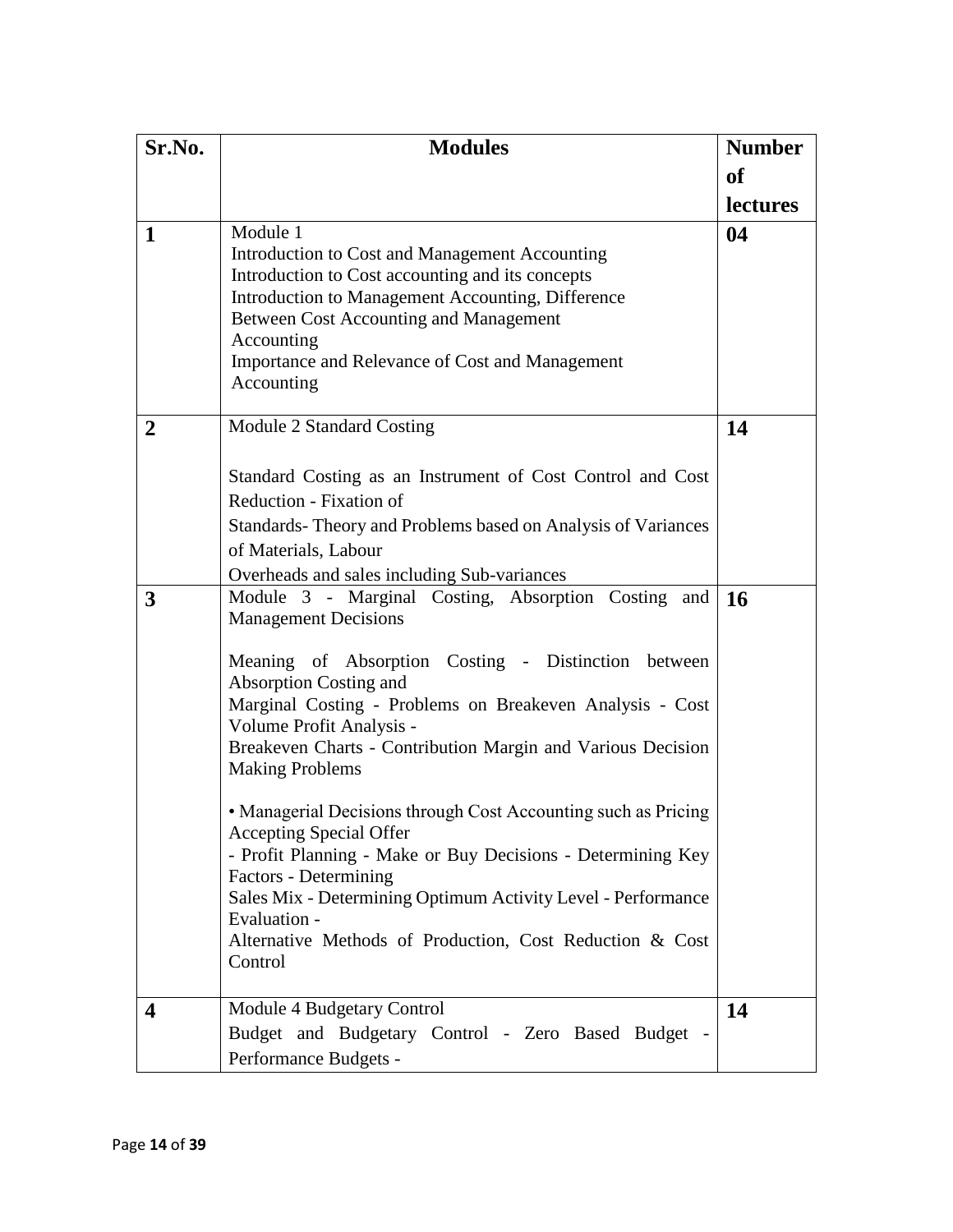| Functional Budgets Leading to the Preparation of Master       |    |
|---------------------------------------------------------------|----|
| Budgets - Capital                                             |    |
| Expenditure Budget - Fixed and Flexible Budgets - Preparation |    |
| of Different Types of                                         |    |
| <b>Budgets (Excluding Cash Budget)</b>                        |    |
| Module 5 Operating Costing                                    | 12 |
|                                                               |    |
| Meaning of Operating Costing - Determination of Per Unit Cost |    |
| - Collection of Costing                                       |    |
| Data - Practical Problems based on Costing of Hospital, Hotel |    |
| and Goods & Passenger Transport                               |    |
|                                                               |    |
| <b>Total Lectures</b>                                         | 60 |
|                                                               |    |

#### **References**

- ➢ **Advanced Cost & Management Accounting** book by Saxena V. Edition: 4th editionPublisher: Sultan [Chand](https://sultan-chand.com/) & Sons
- ➢ **Advanced Cost Accounting** book by Jain, S/ Narang, K.Edition: 9th edition Publisher: Kalyani Publication
- ➢ **Cost & Management Accounting** by Inamdar S MEdition: 14th editionPublisher: Everest [Publishing](https://www.everestpublishinghouse.com/) House
- ➢ **Cost & Management Accounting** Kishore R. M.Edition: 4th edition Publisher: Taxman Allied Service
- ➢ **Principles & Practice Of Cost Accounting** by Bhattacharyya, A. K. Edition: 3rd edition Publisher: PHI Learning Pvt Ltd
- ➢ **Management & Cost Accounting** by DruryEdition: 6th editionPublisher: Thompson Books
- ➢ **Cost Accounting: Managerial Emphasis** by HorngrenEdition: 12th edition Publisher: Pearson Education
- ➢ **Cost Accounting** by Jawahar LalEdition: 3rd editionPublisher: Tata McGraw Hil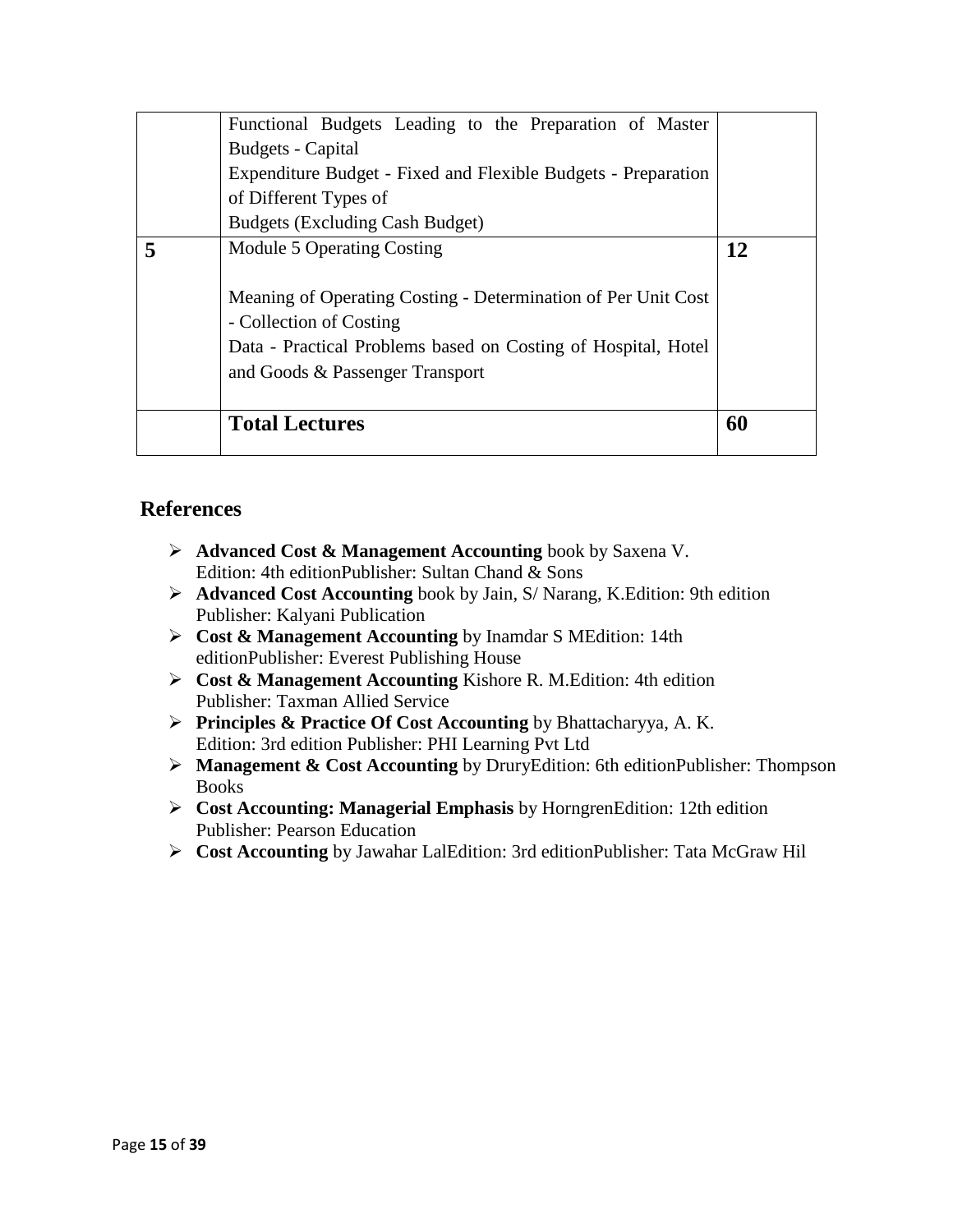# **Note on changes in syllabus**

| <b>Particulars</b>     |                  | <b>Remarks</b>                                                                                                      |
|------------------------|------------------|---------------------------------------------------------------------------------------------------------------------|
| <b>New Module</b>      |                  | <b>Added</b>                                                                                                        |
|                        |                  | Introduction to Cost and Management<br>Accounting as Module 1 and hence Module 1<br>,2,3,4 is now Modules $2,3,4,5$ |
| Module<br>4<br>Control | <b>Budgetary</b> | <b>Deleted from syllabus</b><br>Cash Budget as it is there in MCOM part 2<br><b>Financial Management</b>            |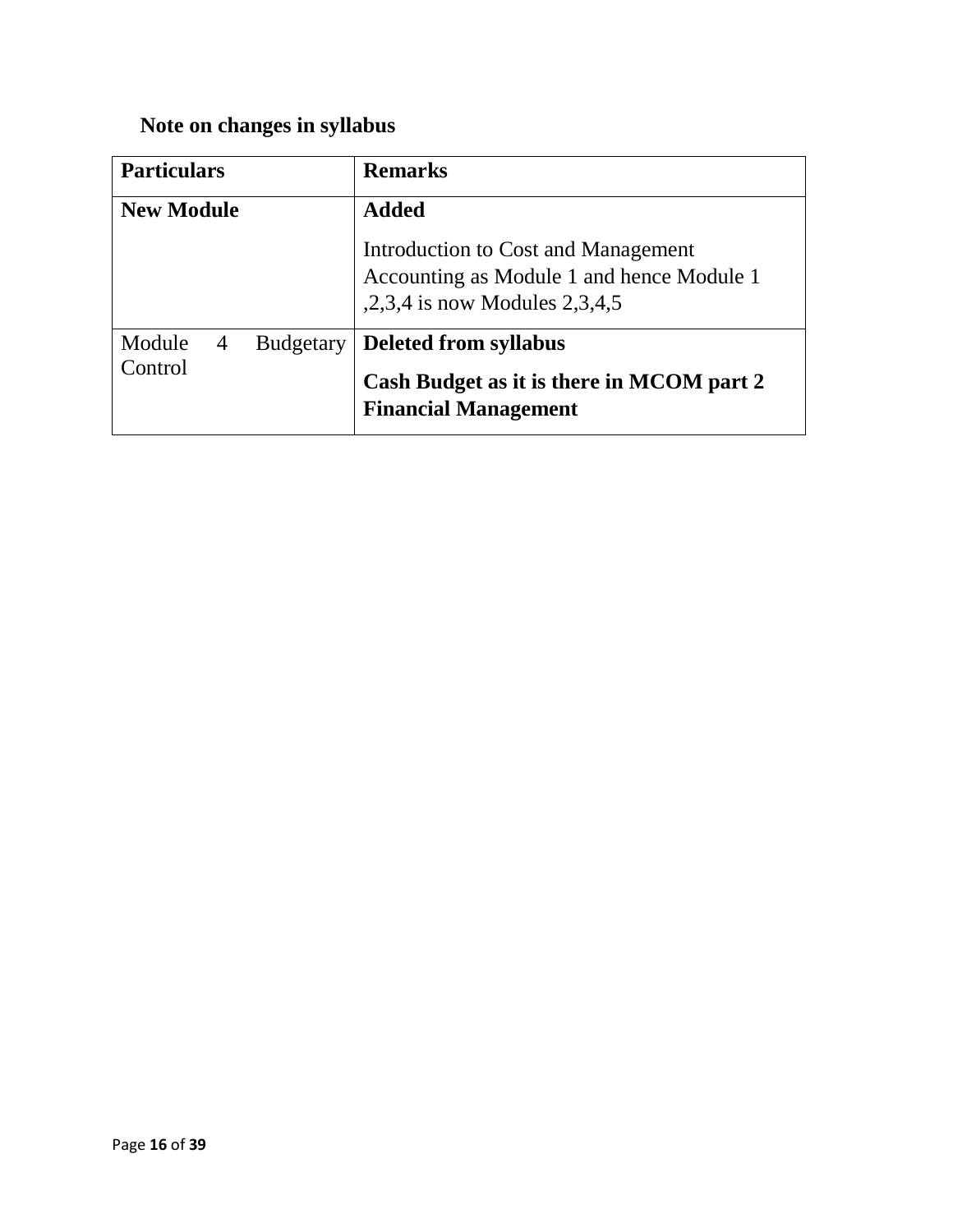## **SEMESTER I**

| <b>Serial No</b> |          |    | Course code   Credits   Course Name                                    |
|------------------|----------|----|------------------------------------------------------------------------|
|                  |          |    | <b>CORE COURSES (CC)</b>                                               |
| 1.4              | MACCS104 | 06 | <b>BUSINESS ETHICS &amp; CORPORATE</b><br><b>SOCIAL RESPONSIBILITY</b> |

#### **COURSE OBJECTIVES and OUTCOMES:**

| <b>Course Objectives</b>              | <b>Course Outcome.</b>               |
|---------------------------------------|--------------------------------------|
| To familiarize with the concept and   | To help the students to recognize    |
| relevance of Business Ethics in the   | legal and ethical issues when        |
| modern era                            | making business decisions            |
|                                       |                                      |
| To understand the scope and           | To gain an enhanced understanding    |
| complexity of Corporate Social        | of following ethical rules and       |
| responsibility.                       | ethical constraints in Indian &      |
|                                       | global context.                      |
| To describe the concept of corporate  | To help students Formulate ethical   |
| social responsibility and the primary | philosophy to explain how it         |
| fundamentals.                         | contributes to current practice.     |
|                                       |                                      |
| To enhance the career prospects $\&$  | To Explain students the relationship |
| to be more competitive.               | between ethics, morals and values    |
|                                       | in the workplace                     |

| <b>SN</b> | <b>MODULES</b>                                | <b>NO OF</b>    |
|-----------|-----------------------------------------------|-----------------|
|           |                                               | <b>LECTURES</b> |
|           | <b>Introduction to Business Ethics</b>        | 15              |
|           | <b>Indian Ethical Practices and Corporate</b> | 15              |
|           | Governance                                    |                 |
|           | <b>Introduction To Corporate Social</b>       | 15              |
|           | <b>Responsibility</b>                         |                 |
|           | Areas Of CSR & CSR Policy                     | 15              |
|           | <b>TOTAL</b>                                  | 60              |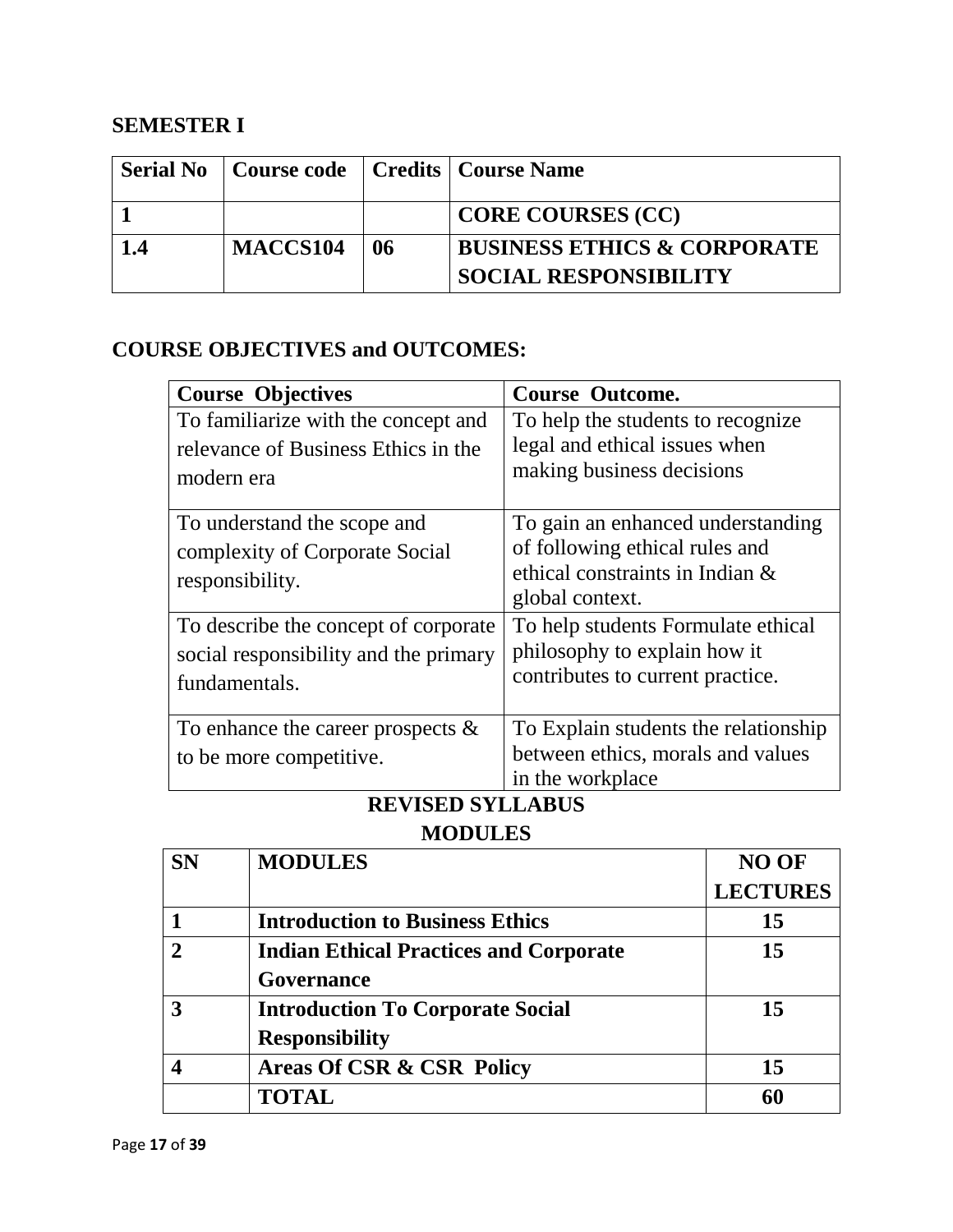| Sr.No.         | <b>Modules</b>                                         | <b>Number</b> |
|----------------|--------------------------------------------------------|---------------|
|                |                                                        | of            |
|                |                                                        | lectures      |
| 1              | Module-1                                               | 15            |
|                | <b>Introduction to Business Ethics</b>                 |               |
|                | •Business Ethics: Concept, Characteristics, Importance |               |
|                | and Need for business ethics. Indian Ethos, Ethics and |               |
|                | <b>Values, Work Ethos</b>                              |               |
|                | • Sources of Ethics, Concept of Corporate Ethics, code |               |
|                | of Ethics-Guidelines for developing code of ethics,    |               |
|                | Ethics Management Programme, Ethics Committee          |               |
|                | • Various approaches to Business Ethics - Theories of  |               |
|                | Ethics - Friedman's Economic theory, Kant's            |               |
|                | Deontological theory, Mill & Bentham's Utilitarianism  |               |
|                | theory                                                 |               |
|                | • Gandhian Approach in Management and Trusteeship,     |               |
|                | Importance and relevance of trusteeship principle in   |               |
|                | Modem Business. Gandhi's Doctrine of Satya and         |               |
|                | Ahimsa                                                 |               |
|                | • Emergence of new values in Indian Industries after   |               |
|                | economic reforms of 1991                               |               |
| $\overline{2}$ | Module-2                                               | 15            |
|                | <b>Indian Ethical Practices and Corporate</b>          |               |
|                | Governance                                             |               |
|                | • Ethics in Marketing and Advertising, Human           |               |
|                | Resources Management, Finance and Accounting,          |               |
|                | Production, Information Technology. Copyrights and     |               |
|                | Patents                                                |               |
|                | • Corporate Governance Concept, Importance.            |               |
|                | Evolution of Corporate Governance, Principles of       |               |
|                | Corporate Governance, Failure of Corporate             |               |
|                | Governance and its consequences                        |               |
|                | • Regulatory Framework of Corporate Governance in      |               |
|                | India, SEBI Guidelines and clause 49, Audit            |               |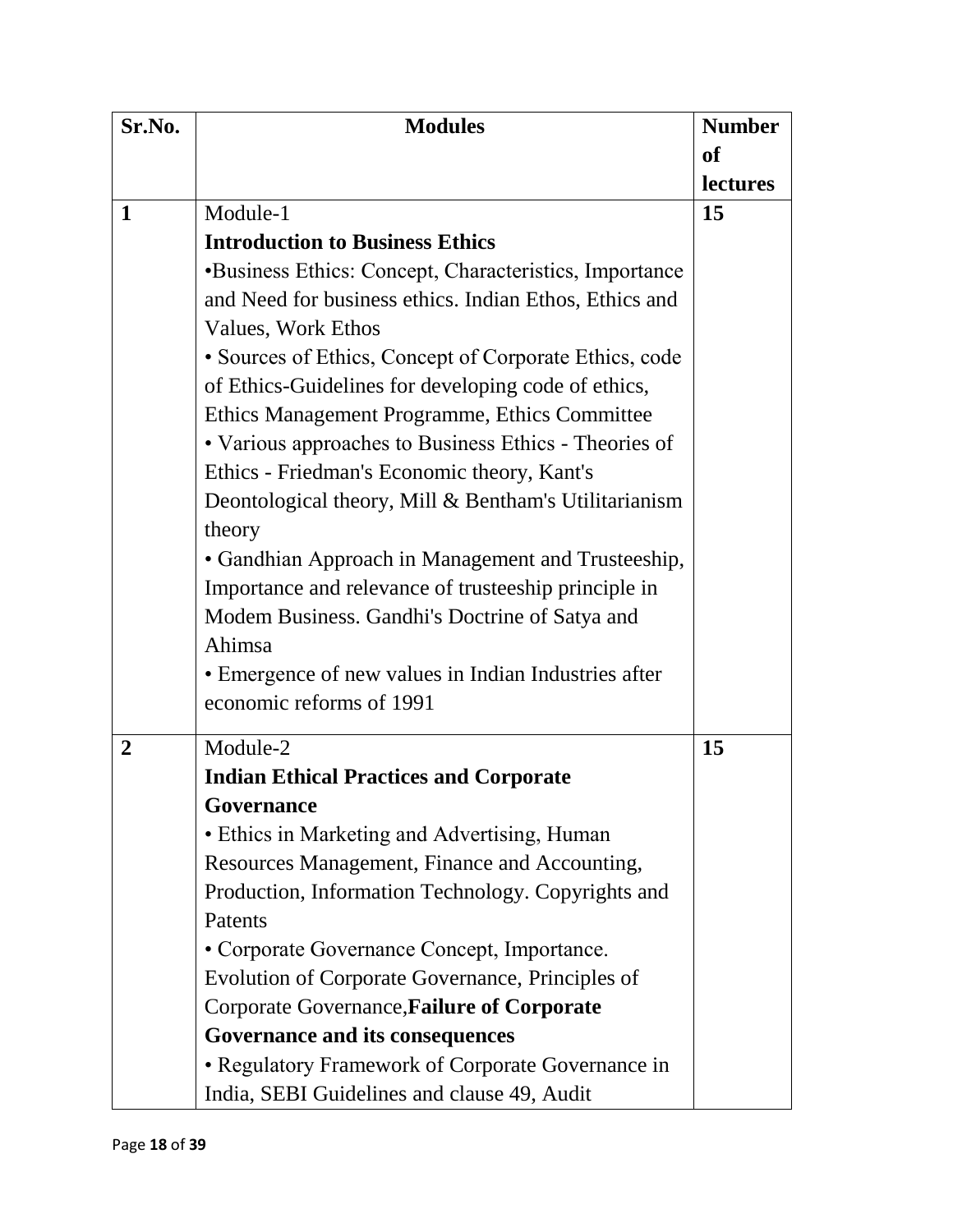|                  | Committee, Role of Independent Directors, Protection<br>of Stake Holders, Changing roles of corporate Boards                                                                                                                                       |    |
|------------------|----------------------------------------------------------------------------------------------------------------------------------------------------------------------------------------------------------------------------------------------------|----|
|                  | • Elements of Good Corporate Governance,                                                                                                                                                                                                           |    |
| 3                | <b>Freedom Of Speech In the Workplace</b><br>a) Whistle-Blowing<br>b)Consequences of Whistle-Blowing<br>c)Government's Protection of Whistle-Blowers<br>d) Management Responsiveness to Potential Whistle<br><b>Blowing Situations</b><br>Module-3 | 15 |
|                  | <b>Introduction To Corporate Social Responsibility</b><br>• Corporate Social Responsibility: Concept, Scope,<br>Relevance and Importance of CSR in Contemporary<br>society                                                                         |    |
|                  | • Corporate Philanthropy, Models for implementation<br>of CSR, Drivers of CSR, Prestigious awards for CSR<br>in India                                                                                                                              |    |
|                  | • CSR and Indian Corporations - Legal provisions and<br>specifications on CSR, A scorecard, Future of CSR in<br>India                                                                                                                              |    |
|                  | • Role of NGOs an international agencies in CSR,<br>Integrating CSR into business                                                                                                                                                                  |    |
| $\boldsymbol{4}$ | Module-4<br>Areas Of CSR & CSR Policy<br>• CSR towards Stakeholders— Shareholders, Creditors<br>and Financial Institutions, Government, Consumers,<br>Employees and Workers, Local Community and<br>Society                                        | 15 |
|                  | • CSR and environmental concerns<br>• Designing CSR Policy- Factors influencing CSR<br>Policy, Role of HR Professionals in CSR                                                                                                                     |    |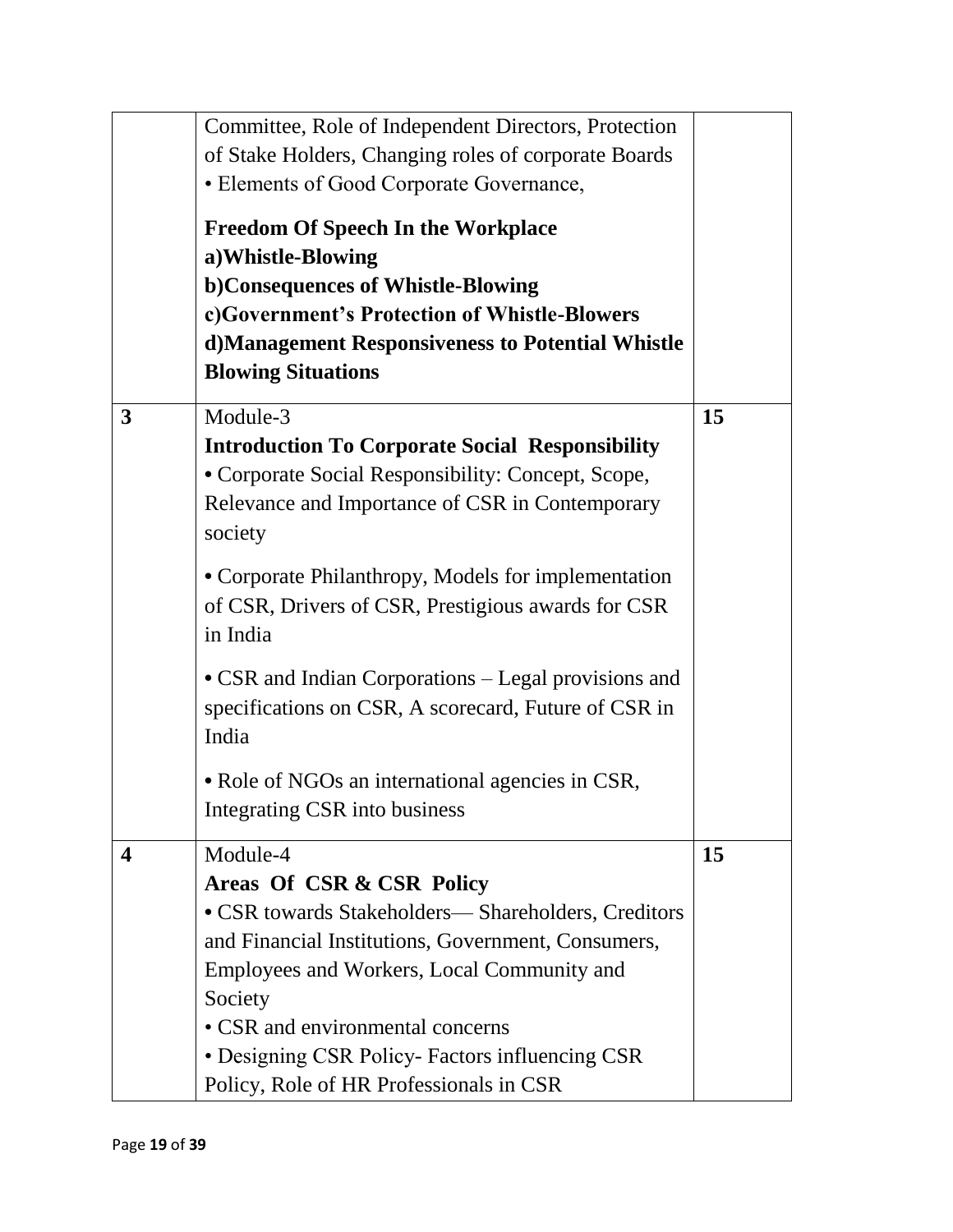| <b>Total Lectures</b>                              | 60 |
|----------------------------------------------------|----|
| • CSR through Triple Bottom Line in Business       |    |
| • CSR and Sustainable Development                  |    |
| codes on CSR                                       |    |
| Compact — UNDP, Global Reporting Initiative; major |    |
| - AA 1000 - Codes formulated by UN Global          |    |
| • Global Recognitions of CSR- ISO- 14000-SA 8000   |    |

#### **Note:**

| Particulars (University)<br>syllabus)    | <b>Remarks: Revised Syllabus</b>                                                          |
|------------------------------------------|-------------------------------------------------------------------------------------------|
| Module-2<br><b>Strategy Formulation,</b> | <b>Deleted:</b> Failure of Corporate Governance and its<br>consequences                   |
| Implementation $&$<br>Evaluation         | <b>Added: Freedom Of Speech In the Workplace</b><br>a)Whistle-Blowing                     |
|                                          | b)Consequences of Whistle-Blowing                                                         |
|                                          | c)Government's Protection of Whistle-Blowers<br>d) Management Responsiveness to Potential |
|                                          | <b>Whistle Blowing Situations</b><br><b>Uday Kotak Committee Report On Corporate</b>      |
|                                          | Governance                                                                                |

#### **Reference Materials :**

- 1. Business Ethics & Corporate Governance S K Bhatia
- 2. Business Ethics & Corporate Social responsibility by Narayan Kar (International Book House Pvt. Ltd.)
- 3. Business Ethics & Corporate Social responsibility Corp. Governance by Saroj Kumar & Veera Karoli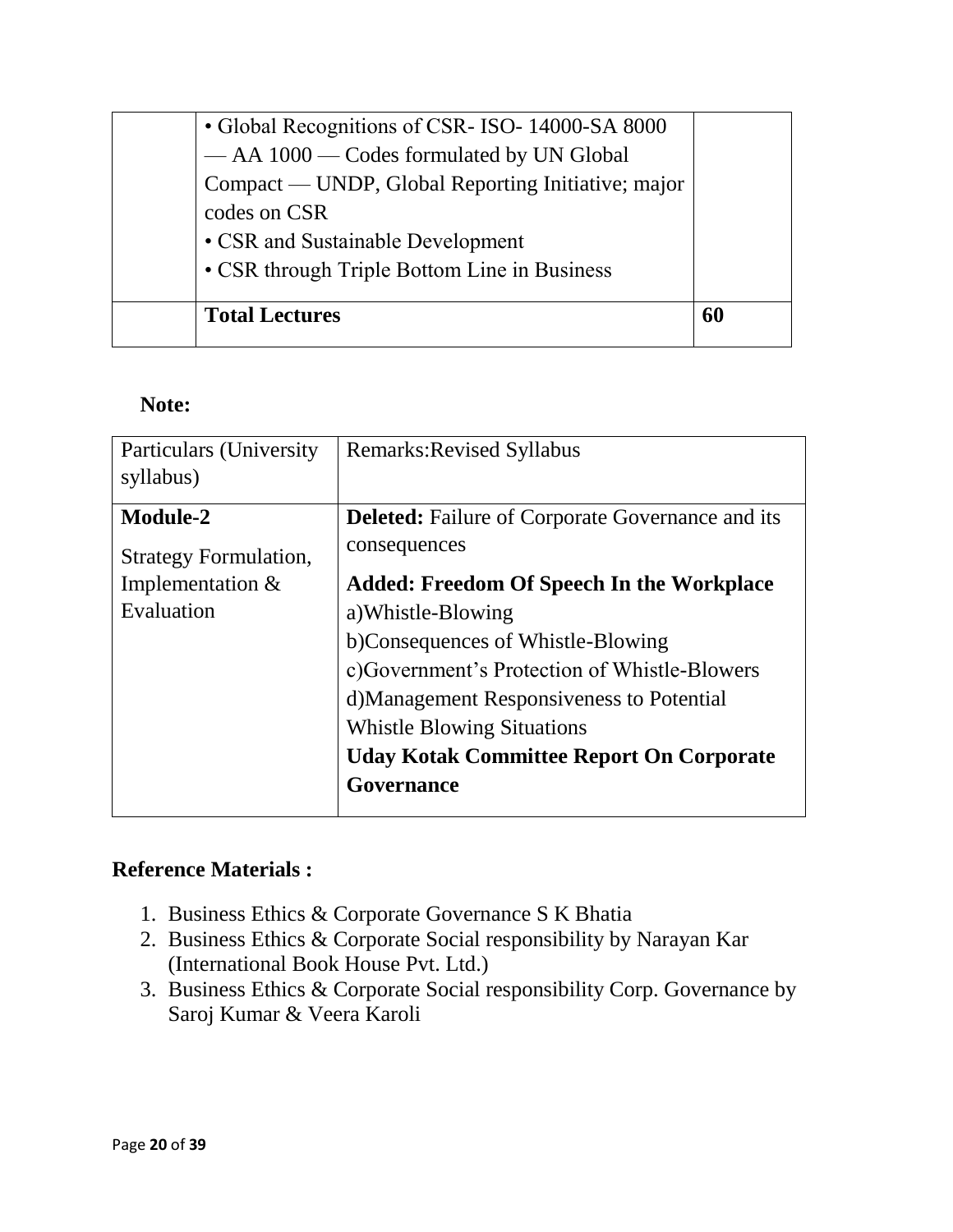### **SEMESTER II**

| <b>Serial No</b>   Course code   Credits   Course Name |    |                             |
|--------------------------------------------------------|----|-----------------------------|
|                                                        |    | CORE COURSES (CC)           |
| MACCS201                                               | 06 | <b>RESEARCH METHODOLOGY</b> |

#### **COURSE OBJECTIVES and OUTCOMES:**

| <b>Course Objective</b>                                                                        | <b>Course Outcome</b>                                                                                                                                      |
|------------------------------------------------------------------------------------------------|------------------------------------------------------------------------------------------------------------------------------------------------------------|
| To understand some basic concepts of                                                           | To help students to understand key                                                                                                                         |
| Research and its Methodologies                                                                 | research concepts & issues.                                                                                                                                |
| To know primary characteristics of                                                             | Students to have adequate knowledge                                                                                                                        |
| quantitative research and qualitative                                                          | on measurement $&$ scaling techniques                                                                                                                      |
| research                                                                                       | as well as the quantitative data analysis                                                                                                                  |
| To be able to write a good introduction                                                        | To identify various sources of data                                                                                                                        |
| to an educational research study and its                                                       | collection and collecting information                                                                                                                      |
| components                                                                                     | from various sources.                                                                                                                                      |
| To enhance the career prospects of<br>students and help them to develop<br>analytical approach | To develop students to understand<br>various research designs and<br>techniques $\&$ its applications in<br>complex and decision making be<br>competitive. |

| <b>SN</b> | <b>MODULES</b>                         | <b>NO OF</b>    |
|-----------|----------------------------------------|-----------------|
|           |                                        | <b>LECTURES</b> |
|           | Introduction to Research               | 15              |
|           | <b>Research Process</b>                | 15              |
|           | Data Processing & Statistical Analysis | 15              |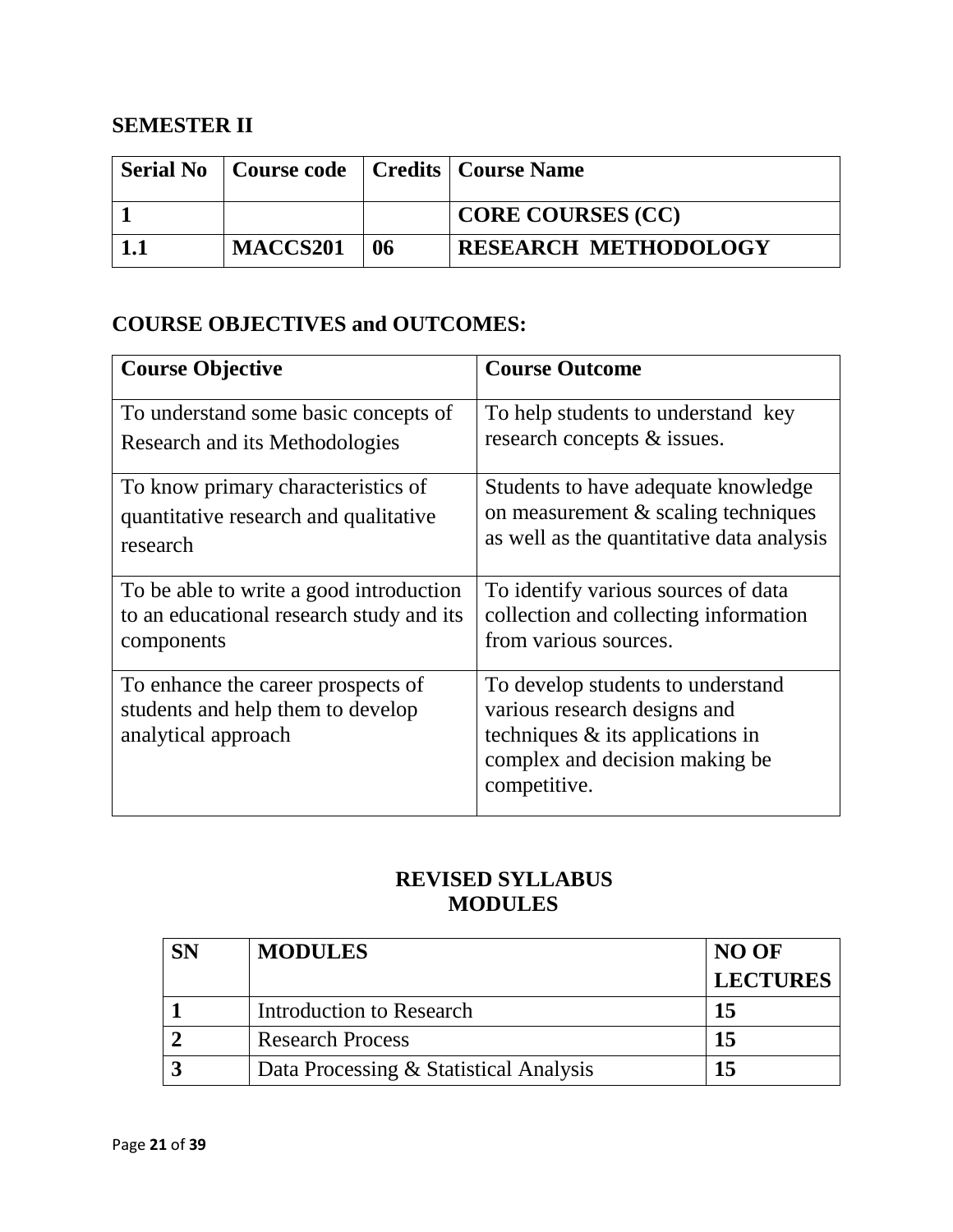| Research Reporting & Modern Practices in |    |
|------------------------------------------|----|
| Research                                 |    |
| <b>TOTAL</b>                             | 60 |

| Sr.No.         | <b>Modules</b>                                         |           |  |
|----------------|--------------------------------------------------------|-----------|--|
|                |                                                        | <b>of</b> |  |
|                |                                                        | lectures  |  |
| 1              | Module-1                                               | 15        |  |
|                | <b>Introduction to Research</b>                        |           |  |
|                | • Features and Importance of research id business      |           |  |
|                | Objectives and Types of research-Basic, Applied',      |           |  |
|                | Descriptive, Analytical and Empirical Research.        |           |  |
|                | • Formulation of research problem, Research Design,    |           |  |
|                | significance of Review of Literature                   |           |  |
|                | • Hypothesis: Formulation, Sources, Importance and     |           |  |
|                | <b>Types</b>                                           |           |  |
|                | • Sampling Significance, Methods, Factors              |           |  |
|                | determining sample size                                |           |  |
| $\overline{2}$ | Module-2                                               | 15        |  |
|                | <b>Research Process</b>                                |           |  |
|                | • Stages in Research Process                           |           |  |
|                | · Data Collection : Primary data: Observation,         |           |  |
|                | Experimentation, Interview, Schedules, Survey          |           |  |
|                | • Limitations of Primary data                          |           |  |
|                | • Secondary data: Sources and Limitations              |           |  |
|                | • Factors affecting the choice of method of data       |           |  |
|                | collection                                             |           |  |
|                | · Questionnaire: Types, Steps in Questionnaire         |           |  |
|                | Designing, Essentials of a good questionnaire          |           |  |
| $\mathbf{3}$   | Module-3                                               | 15        |  |
|                | Data Processing & Statistical Analysis                 |           |  |
|                | • Data Processing: Significance in Research, Stages in |           |  |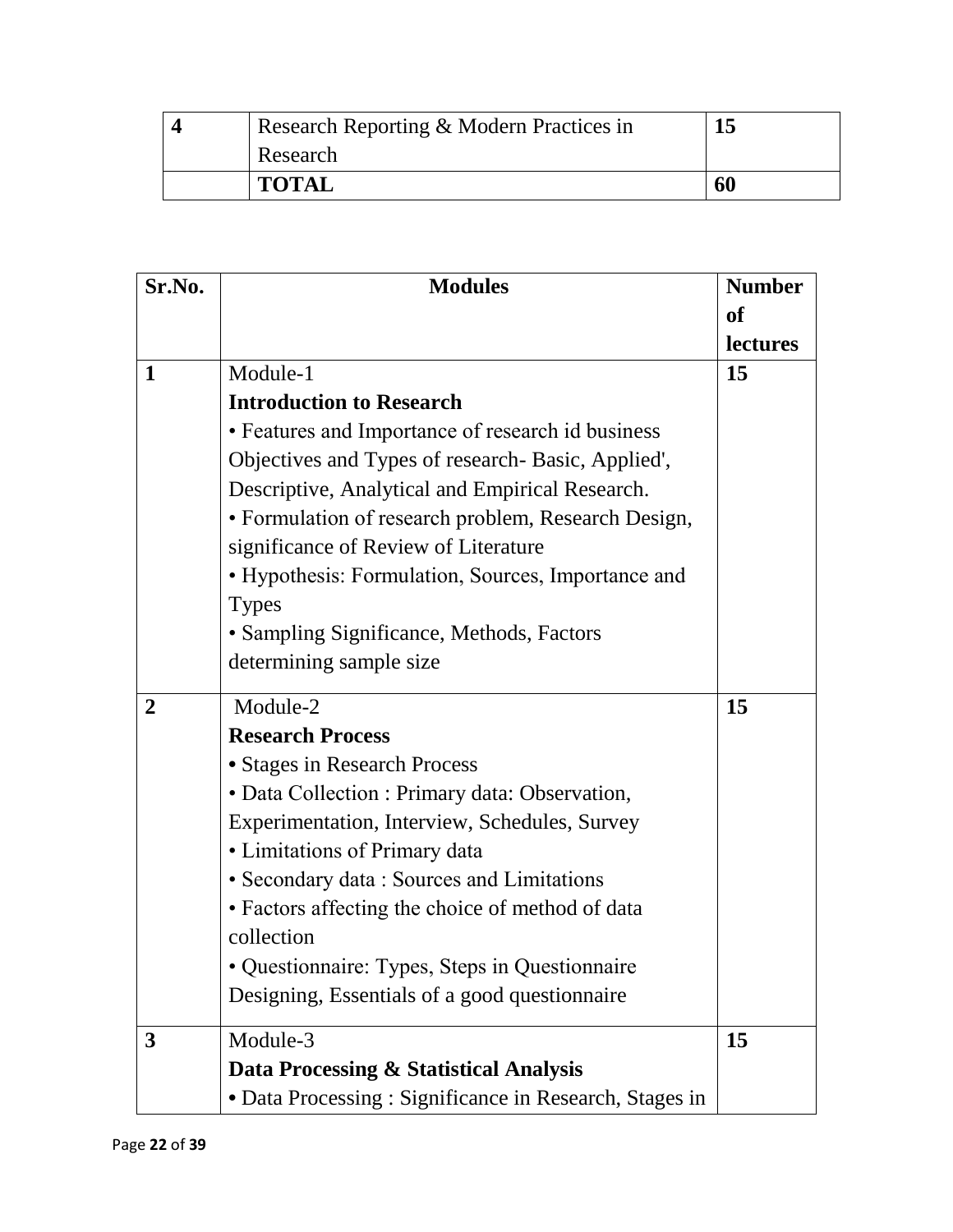|    | Data Processing: Editing, Coding, Classification,      |    |
|----|--------------------------------------------------------|----|
|    | <b>Tabulation Graphic Presentation</b>                 |    |
|    | • Statistical Analysis: Tools and Techniques,          |    |
|    | Measures of Central Tendency, Measures of              |    |
|    | Dispersion, Correlation Analysis and Regression        |    |
|    | Analysis.                                              |    |
|    | • Testing of Hypotheses -                              |    |
|    | - Parametric Test - t test, f test, z test             |    |
|    | - Non-Parametric Test - Chi square test, ANOVA,        |    |
|    | Factor                                                 |    |
|    | Analysis                                               |    |
|    | • Interpretation of Data: Significance and Precautions |    |
|    | in data Interpretation                                 |    |
| 4. | Module-4                                               | 15 |
|    | <b>Research Reporting &amp; Modern Practices In</b>    |    |
|    | <b>Research</b>                                        |    |
|    | • Research Report Writing: Importance, Essentials,     |    |
|    | Structure/ layout, Types                               |    |
|    | • References and Citation Methods :                    |    |
|    | APA (American Psychological Association)               |    |
|    | <b>CMS</b> (Chicago Manual Style)                      |    |
|    | MLA (Modern Language Association)                      |    |
|    | • Footnotes and Bibliography                           |    |
|    | • Modern Practices : Ethical Norms in Research,        |    |
|    | Plagiarism, Role of Computers in Research              |    |
|    | Use of online mediums for research                     |    |
|    |                                                        |    |
|    | <b>Total Lectures</b>                                  | 60 |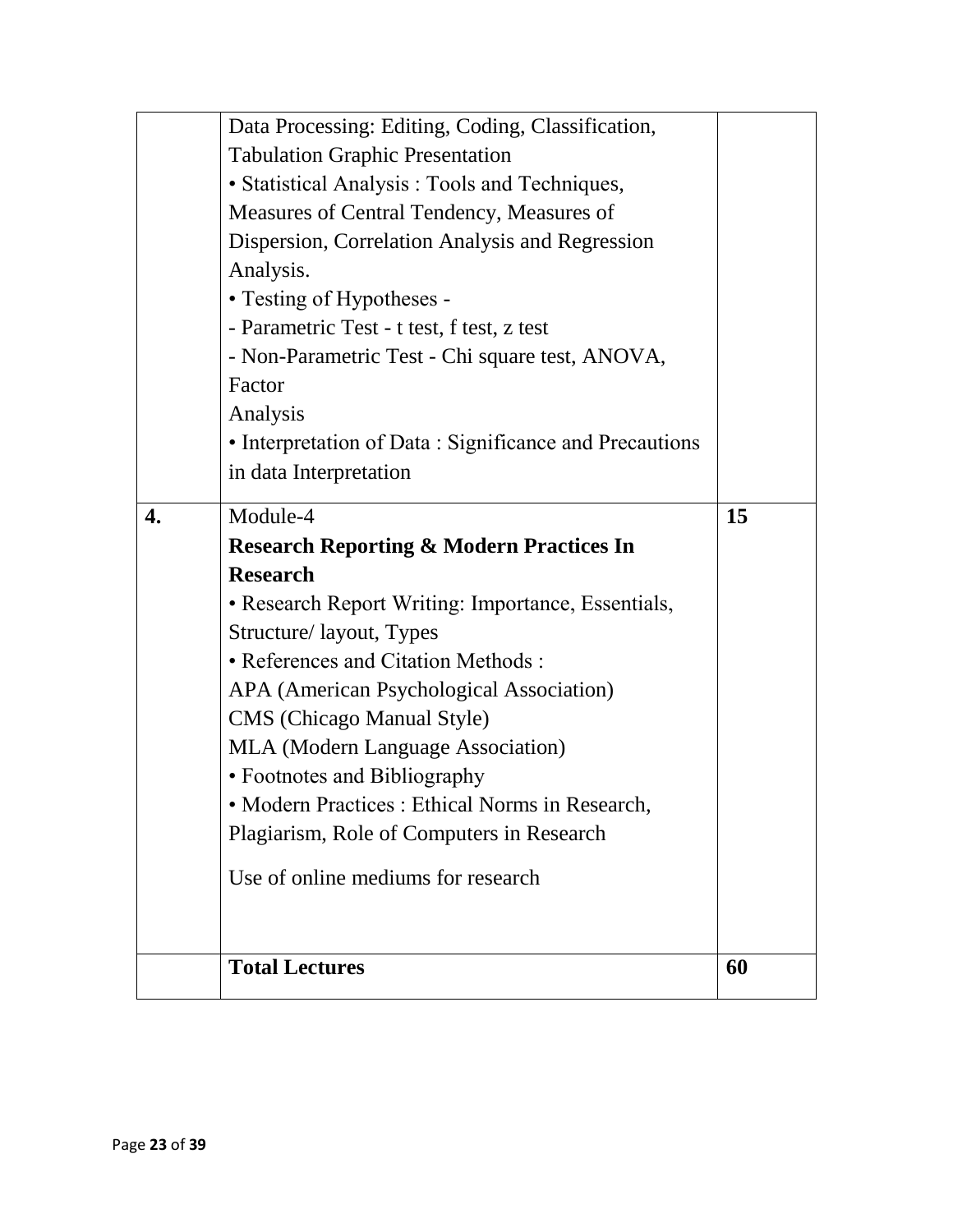### ➢ **Note on changes in syllabus**

| <b>Particulars</b>                       | <b>Remarks: Revised Syllabus</b>                                                                               |
|------------------------------------------|----------------------------------------------------------------------------------------------------------------|
| <b>Module -4</b>                         | <b>Deleted-</b> Role of computers in                                                                           |
| Research Reporting & Modern Practices In | research                                                                                                       |
| Research                                 | <b>Added</b> – Use of online mediums<br>for research.<br>Introduction Of tools in Research-<br>MS Excel & SPSS |

#### ➢ **Reference Materials :**

- 1. Research Methodology Tests and Cases with SPSS Applications, by Dr S
- L Gupta and Hitesh Gupta, International Book House Pvt Ltd
- 2. Research Methodology –Guide For Beginner's by Kumar Ranjit (Pearson)
- 3. Research Methodology –by C.R.Kothari (New Age International)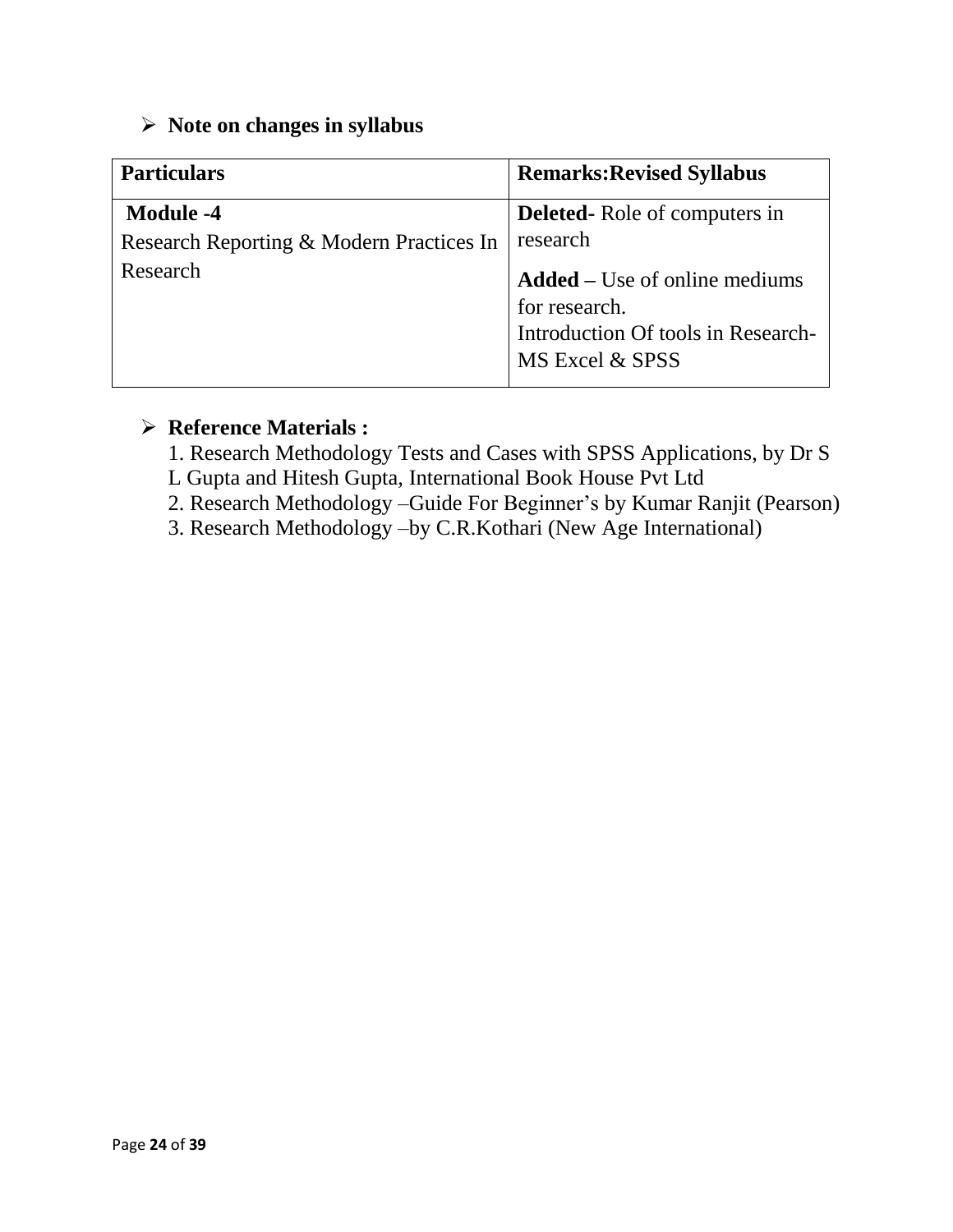## **SEMESTER II**

|     |          |    | <b>Serial No</b>   Course code   Credits   Course Name    |
|-----|----------|----|-----------------------------------------------------------|
|     |          |    | <b>CORE COURSES (CC)</b>                                  |
| 1.2 | MACCS202 | 06 | <b>MACRO ECONOMIC CONCEPTS</b><br><b>AND APPLICATIONS</b> |

|                         | <b>Course Objectives:</b>                                                       |  |  |
|-------------------------|---------------------------------------------------------------------------------|--|--|
|                         | To enable students to understand various concepts related to national<br>income |  |  |
| $\boldsymbol{2}$        | To help students understand Macro economic theories                             |  |  |
| 3                       | To help learners to understand General Equilibrium                              |  |  |
| $\overline{\mathbf{4}}$ | To help learners to understand issues related to balance of payments            |  |  |

#### **REVISED SYLLABUS**

| <b>Module</b><br>No. | <b>Topics</b>                                                                                                                                                                                                                                                                                                                | No.<br><b>lectures</b> |
|----------------------|------------------------------------------------------------------------------------------------------------------------------------------------------------------------------------------------------------------------------------------------------------------------------------------------------------------------------|------------------------|
|                      | <b>Aggregate Income and its Dimensions</b><br>• Aggregate Income and its dimensions: National<br>income aggregates- GNP, GDP, NDP, Real and<br>nominal income concepts, Green National<br><b>Income, measures of inflation and price indices -</b><br>GDP deflator, - Nominal and real interest rates-<br>PPP income and HDI | 15                     |
| $\overline{2}$       | Keynesian concepts of Aggregate Demand (ADF),<br><b>Aggregate Supply (ASF)</b><br>Keynesian concepts of Aggregate Demand (ADF),<br>Aggregate Supply (ASF), Interaction of ADF and<br>ASF and determination of real income; Inflationary<br>gap                                                                               | 15                     |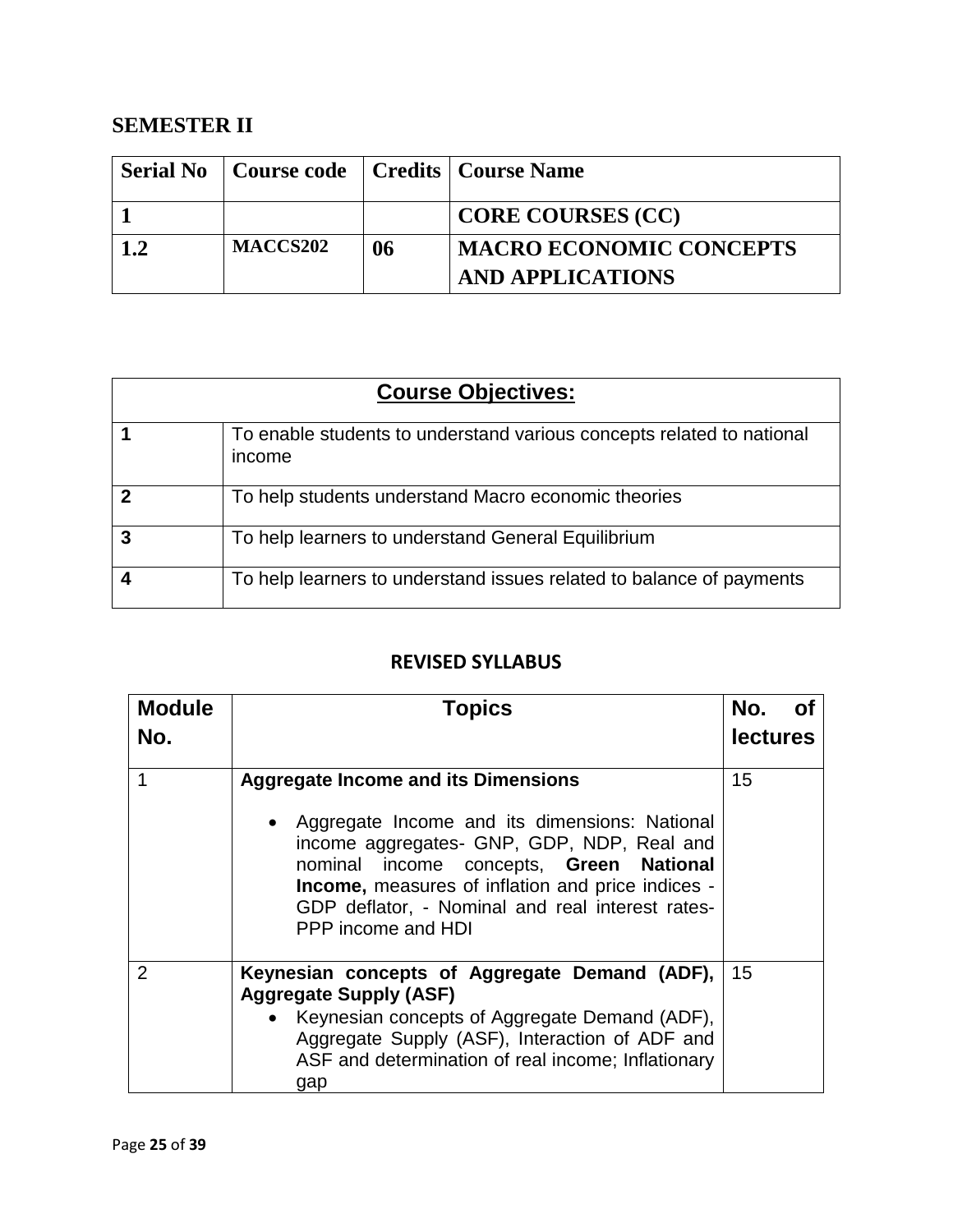|   | Policy trade- off between Inflation<br>and<br>unemployment - Phillips' curve - short run and<br>long run                                                                                                                                                                                                                                                                                                                                                                               |    |
|---|----------------------------------------------------------------------------------------------------------------------------------------------------------------------------------------------------------------------------------------------------------------------------------------------------------------------------------------------------------------------------------------------------------------------------------------------------------------------------------------|----|
| 3 | Economic Policy Implications in the IS-LM framework<br>The IS-LM model: Equilibrium in goods and money<br>$\bullet$<br>market; Monetary and real influences on IS-LM<br>curves, Economic fluctuations and Stabilisation<br>policies in ISLM framework - Transmission<br>mechanism and the crowding out effect;<br>composition of output and policy mix, IS-LM in India                                                                                                                 | 15 |
| 4 | <b>International Aspects of Macroeconomic Policy</b><br>International aspects of Macroeconomic policy:<br>Balance of payments disequilibrium of an open<br>economy - corrective policy measures - Expenditure<br>changing policies and expenditure switching<br>policies BOP adjustments through monetary and<br>fiscal policies - The Mundell-Fleming model -<br>Devaluation, revaluation as expenditure switching<br>policies - effectiveness of devaluation and J - curve<br>effect | 15 |
|   | <b>Total Lectures</b>                                                                                                                                                                                                                                                                                                                                                                                                                                                                  | 60 |

# **Note: Changes in syllabus**

| <b>Particulars (University)</b><br>syllabus) | <b>Remarks</b>                                |
|----------------------------------------------|-----------------------------------------------|
| Module 1- Aggregate                          | Deleted the topic on measurement of           |
| Income and its                               | National Income and its difficulties          |
| <b>Dimensions</b>                            | <b>Added</b> a topic on Green National Income |

## **References:**

- 1) Ahuja H.L Modern Economics
- 2) Dwivedi D.N Macro Economics Theory and Policy
- 3) Jhingan M.L. Principles of Economics
- 4) Gregory N Mankiw Macro Economics
- 5) M.C Vaish Macro Economic Theory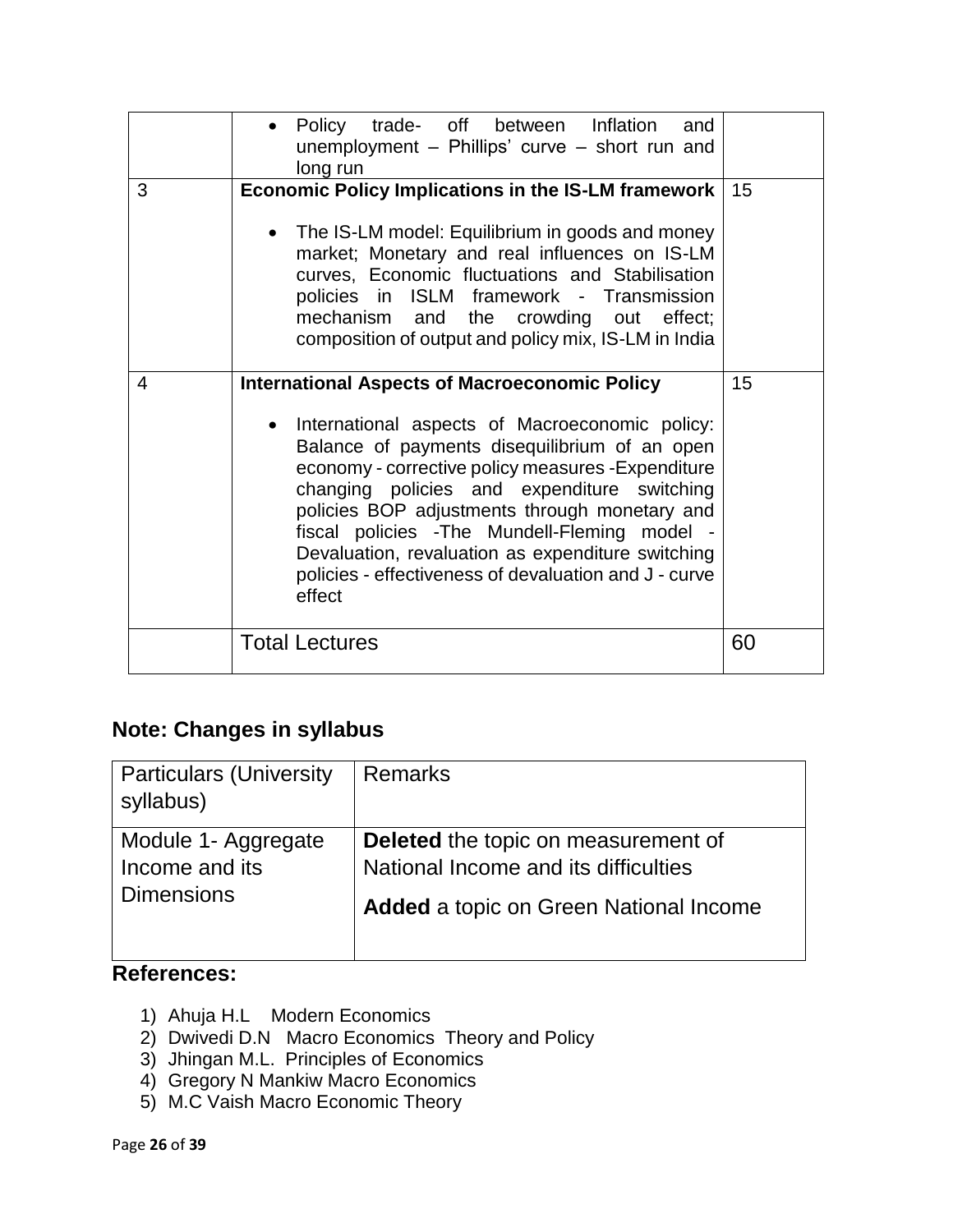## **SEMESTER II**

| <b>Serial No</b> |          |    | Course code   Credits   Course Name |
|------------------|----------|----|-------------------------------------|
|                  |          |    | <b>CORE COURSES (CC)</b>            |
|                  | MACCS203 | 06 | <b>CORPORATE FINANCE</b>            |

## **COURSE OBJECTIVES and OUTCOMES:**

|                | <b>Learning Objectives</b>                                                                                              | <b>Learning Outcomes</b>                                                                                                                                                                                                                                                                          |
|----------------|-------------------------------------------------------------------------------------------------------------------------|---------------------------------------------------------------------------------------------------------------------------------------------------------------------------------------------------------------------------------------------------------------------------------------------------|
| $\mathbf{1}$   | To enhance the ability of learners to develop<br>the objectives of Financial Management                                 | Students would be able to<br>get a clear picture of its<br>Meaning, scope, importance,<br>Objectives of financial<br>management                                                                                                                                                                   |
| $\overline{2}$ | To enhance the ability of learners to analyse<br>financial statements                                                   | Students would understand<br>the financial analysis and<br>application of ratio analysis<br>in financial decision making.<br>This analysis would be<br>applied in understanding<br>profitability ratios, efficiency<br>ratios, liquidity ratios,<br>stabilitiy ratios, Investors<br>analysis etc. |
| 3              | To enable the learners to understand,<br>develop and apply the techniques of<br>investment in financial decision making | Students would be able to<br>understand cost of capital,<br>wacc, and marginal cost of of<br>capital<br>Students would be able to<br>focus on capital structure                                                                                                                                   |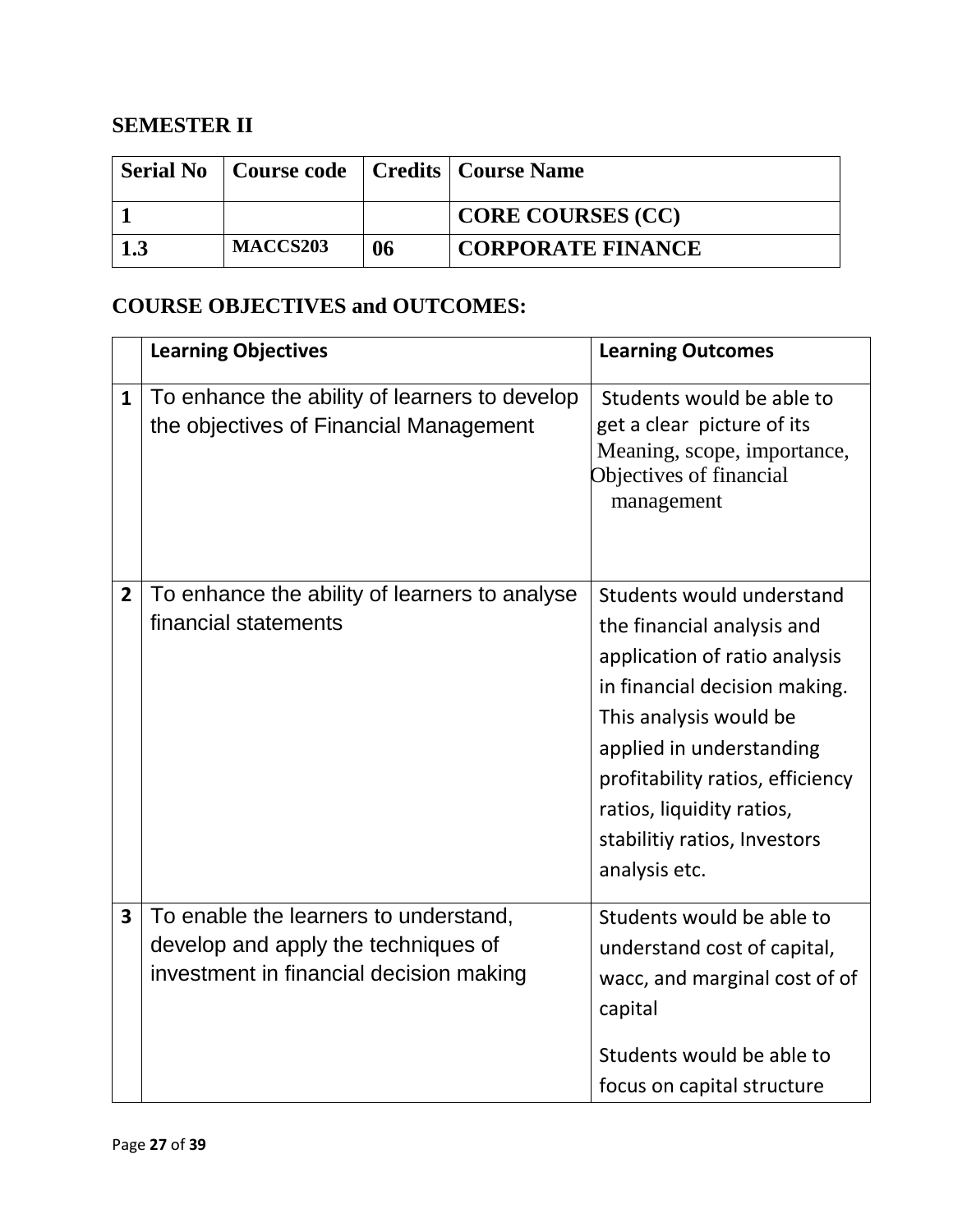|   |                                                                                                            | decisions market price,<br>capital structure theories,<br>dividend policy etc                                                                                 |
|---|------------------------------------------------------------------------------------------------------------|---------------------------------------------------------------------------------------------------------------------------------------------------------------|
| 4 | To understand the concepts of business<br>risk, financial risk and capital structure<br>theories.          | Students would be able to<br>understand the concept of<br>leverage and its types.                                                                             |
| 5 | To enable the learners to understand,<br>develop and apply the techniques of capital<br>structure theories | Students gets a clear idea of<br>capital structure theories,<br>MM Theory, Pecking Order<br>Theory. Dividend Decisions<br>and its model with<br>illustrations |

| <b>SN</b>   | <b>MODULES</b>                          | <b>NO OF</b><br><b>LECTURES</b> |
|-------------|-----------------------------------------|---------------------------------|
|             | Introduction to Financial Management    | 06                              |
| $\mathbf 2$ | <b>Financial Analysis</b>               | 18                              |
| 3           | <b>Cost of Capital</b>                  | 14                              |
|             | <b>Business Risk and Financial Risk</b> | 12                              |
| 5           | <b>Capital Structure Theories</b>       | 10                              |
|             | <b>TOTAL</b>                            | 60                              |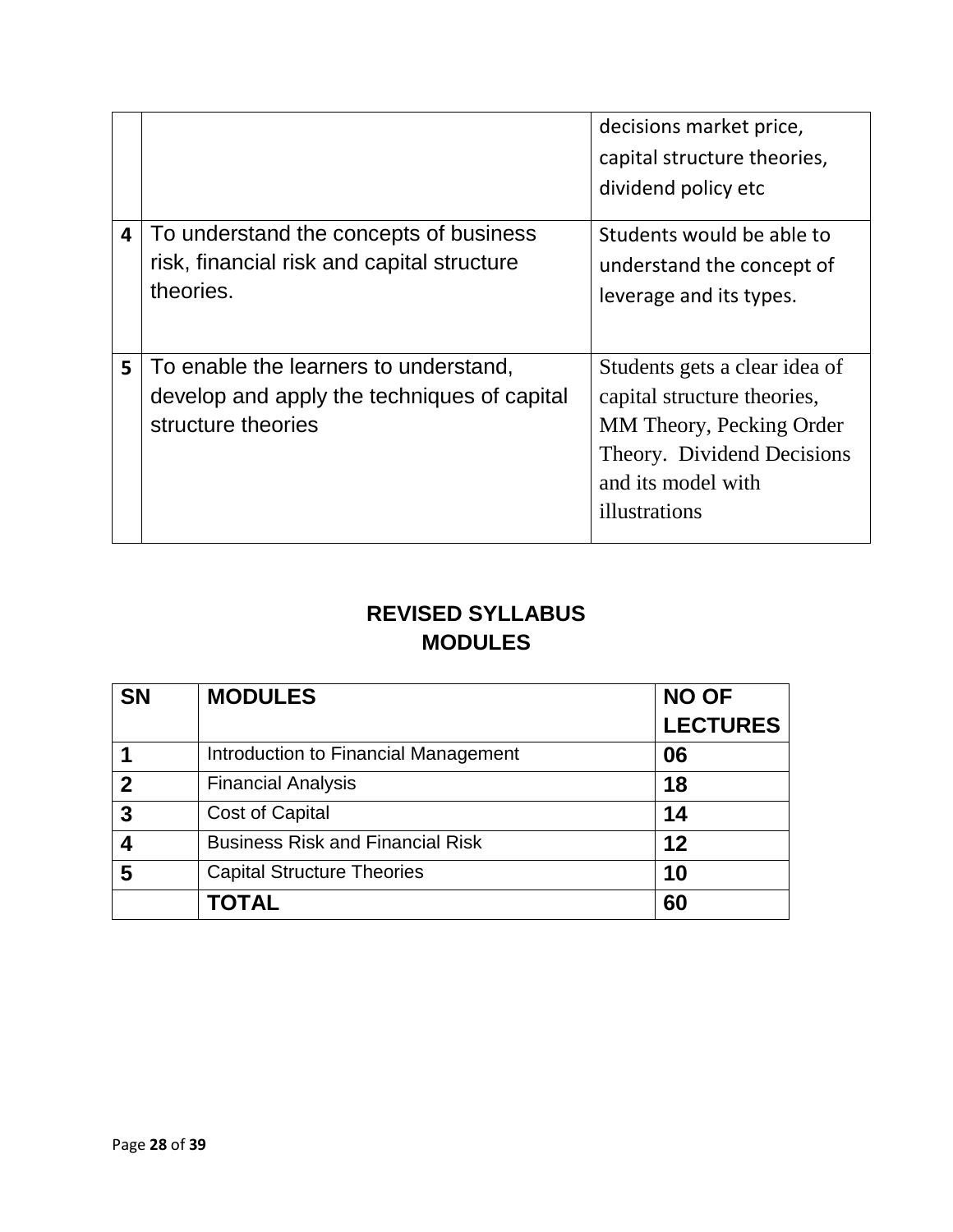| Sr.No.           | <b>Modules</b>                                                    | <b>Number</b>   |
|------------------|-------------------------------------------------------------------|-----------------|
|                  |                                                                   | <b>of</b>       |
|                  |                                                                   | <b>lectures</b> |
| $\mathbf 1$      | Module 1                                                          | 06              |
|                  | Introduction, Meaning, scope, importance,                         |                 |
|                  | objectives,                                                       |                 |
|                  | Profit v/s Value Maximisation                                     |                 |
| $\overline{2}$   | Module 2 Financial Analysis                                       | <b>16</b>       |
|                  | Application of Ratio Analysis in Performance evaluation and       |                 |
|                  | <b>Financial Decision Making</b>                                  |                 |
|                  | Profitability Ratios: Gross Profit Ratio, Operating Profit Ratio, |                 |
|                  | Return on                                                         |                 |
|                  | Capital Employed                                                  |                 |
|                  | • Efficiency Ratios: Sales to Capital Employed, Fixed Asset       |                 |
|                  | Turn over                                                         |                 |
|                  | Ratio, Profit to Fixed Assets, Stock Turnover Ratio, Debtors      |                 |
|                  | Turnover                                                          |                 |
|                  | Ratio, Creditors Turnover Ratio                                   |                 |
|                  | • Liquidity Ratios: Current Ratio, Quick Ratio                    |                 |
|                  | • Stability Ratio: Capital Gearing Ratio, Interest Coverage Ratio |                 |
|                  | • Earnings per Share, P/E Ratio, Dividend Yield Ratio             |                 |
| $\mathbf{3}$     | Module 3 Cost of Capital                                          | 14              |
|                  | Introduction, Definition, Measurement of Cost of Capital,         |                 |
|                  | WACC, Marginal Cost of Capital                                    |                 |
| $\boldsymbol{4}$ | Module 4 Business Risk and Financial Risk                         | 12              |
|                  | Introduction, Debt v/s Equity Financing, Types of Leverage,       |                 |
|                  | Investment Objective, criteria for individuals/Non-business       |                 |
|                  | purpose                                                           |                 |
|                  |                                                                   |                 |
| 5                | Module 5 Capital Structure Theories                               | <b>10</b>       |
|                  | Meaning, Net Income Approach, Net Operating Income                |                 |
|                  | Approach, illustrations on capital structure theories, MM         |                 |
|                  | Theory, Pecking Order Theory. Dividend Decisions and its          |                 |
|                  | model                                                             |                 |
|                  | <b>Total Lectures</b>                                             | 60              |
|                  |                                                                   |                 |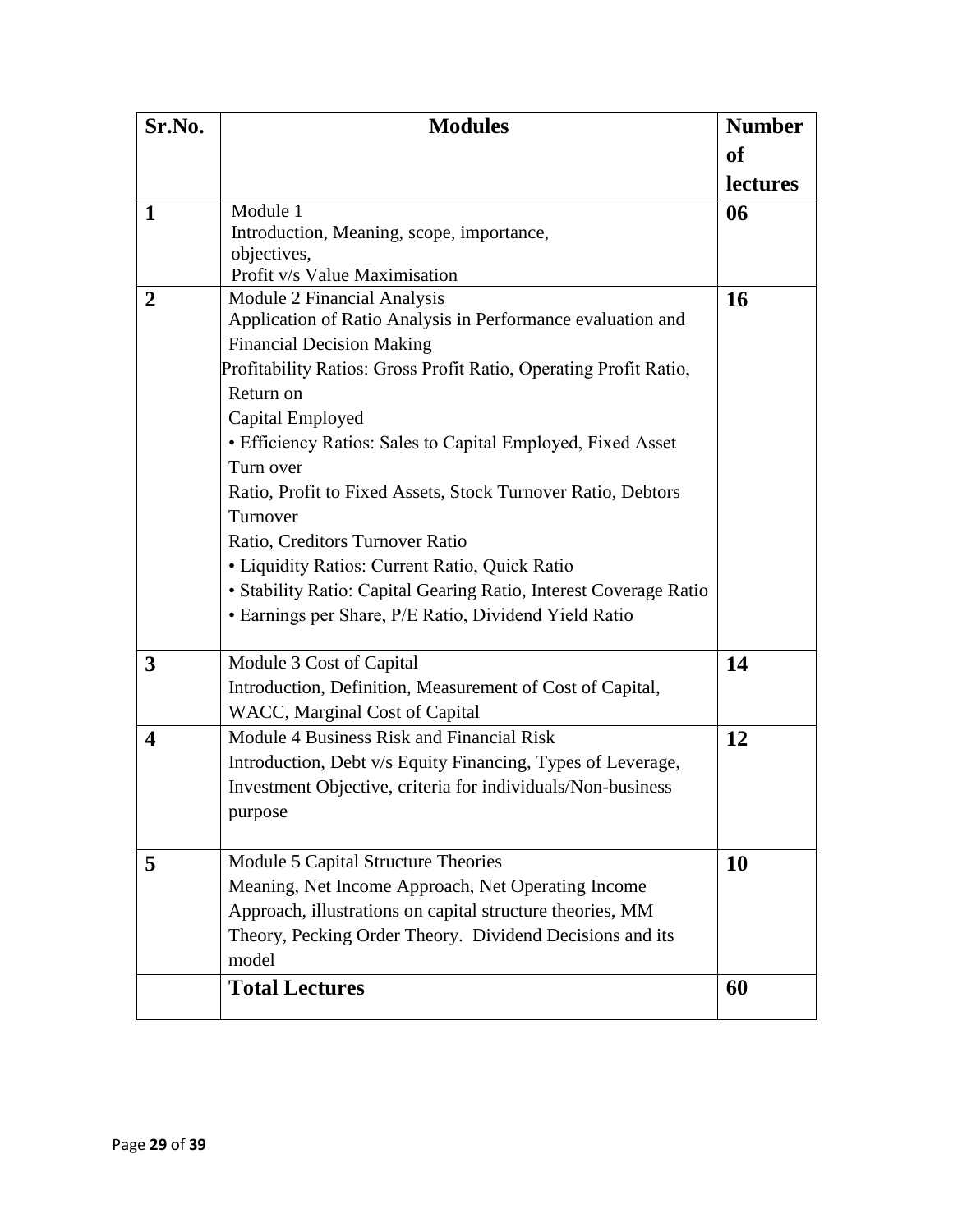#### **Reference Materials:**

- **1. Corporate Accounting**  R. L . Gupta and V. K . Gupta S. Chand and Company (P) Ltd., New Delhi
- **2. Corporate Finance -** Stephen A. Ross, Randolph W. Westerfield, Jeffrey Jaffe, Bradford D. Jordan - Tata Mc Graw Hill and Co. Ltd., Mumbai
- **3. Corporate Finance** 12<sup>th</sup> Edition Richard A. Brealey, Stewart C. Myers, Franklin Allen, Pitabas Mohanty

#### **Note on changes in syllabus**

| <b>Particulars</b>       | <b>Remarks</b>                                                         |
|--------------------------|------------------------------------------------------------------------|
|                          | Module 2 Time value of deleted from the syllabus                       |
| Money                    |                                                                        |
| Module<br>$\overline{4}$ | <b>Example 15 Financial   Divided in to Module 3,4,5 and Change in</b> |
| Decisions                | <b>Module Name</b>                                                     |
|                          |                                                                        |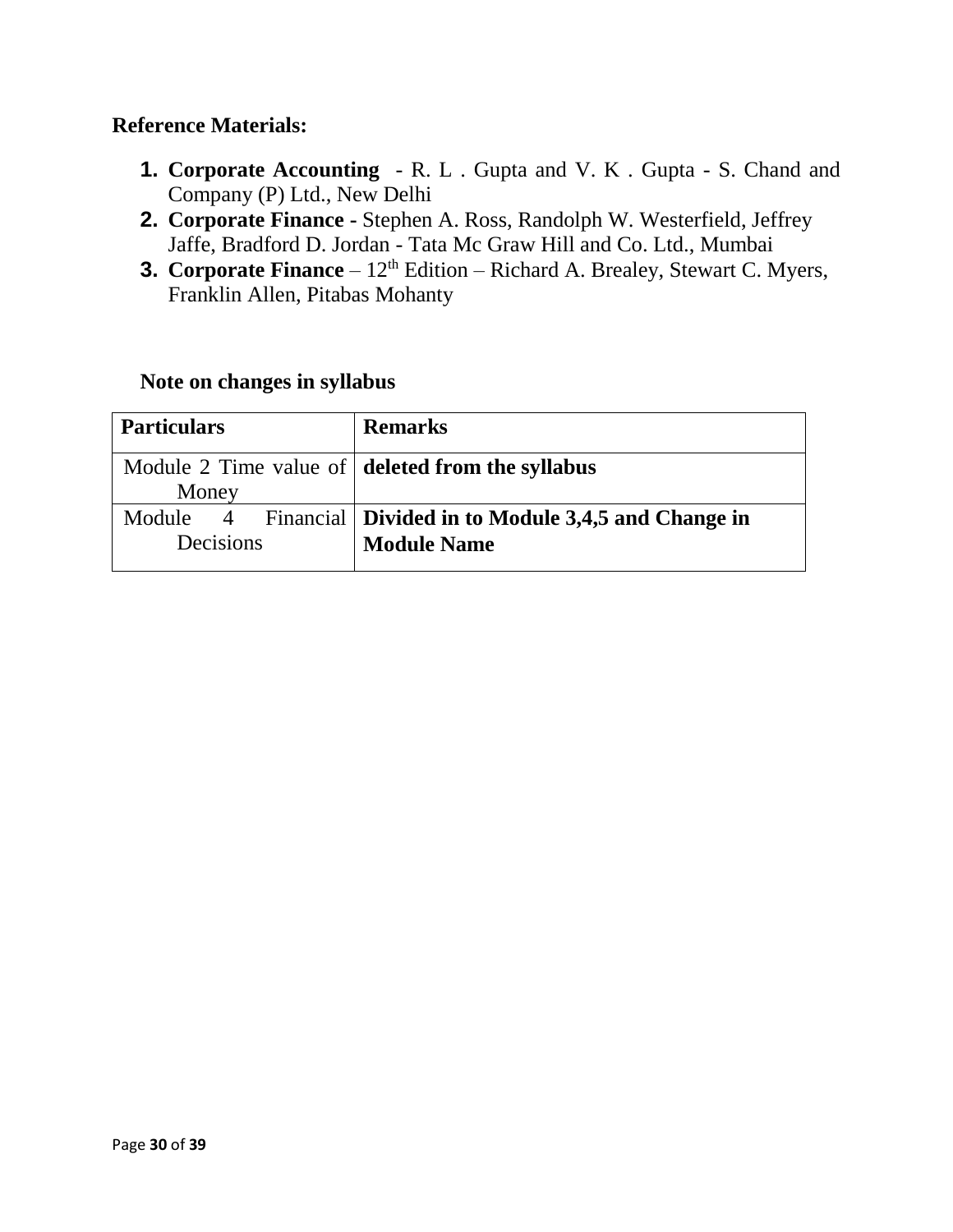### **SEMESTER II**

|                 |    | <b>Serial No</b>   Course code   Credits   Course Name |
|-----------------|----|--------------------------------------------------------|
|                 |    | CORE COURSES (CC)                                      |
| <b>MACCS204</b> | 06 | <b>E-COMMERCE</b>                                      |

## **COURSE OBJECTIVES and OUTCOMES:**

| <b>Course Objectives</b>                                                                                               | <b>Course Outcome</b>                                                                                                                                                                                                         |
|------------------------------------------------------------------------------------------------------------------------|-------------------------------------------------------------------------------------------------------------------------------------------------------------------------------------------------------------------------------|
| To Understand the E-Commerce and E-<br>business infrastructure and trends                                              | Students to understand e-commerce<br>, web sites for quality, reliability and<br>effectiveness and Evaluate e-commerce<br>markets and transactions.                                                                           |
| To Analyze real business cases<br>regarding their e-business strategies<br>and transformation processes and<br>choices | To help students assess the effect of<br>changing technology on traditional<br>business models and strategy &<br>understand e-commerce on business $\&$<br>how firms cope-up & are organize.                                  |
| To be very efficient at selling through<br>understanding complex consumer<br>behavior.                                 | To make students understand changing<br>consumer needs and resources required<br>to match to technology considering<br>human factors and budget constraints.<br>Communicate effectively, ethically<br>using electronic media. |

| <b>SN</b> | <b>MODULES</b>                                     | <b>NO OF</b>    |
|-----------|----------------------------------------------------|-----------------|
|           |                                                    | <b>LECTURES</b> |
|           | <b>Introduction to Electronic Commerce-</b>        | 15              |
|           | <b>Evolution &amp; Models</b>                      |                 |
|           | World Wide Web & E-enterprise                      | 15              |
|           | <b>E-Marketing &amp; Electronic Payment system</b> | 15              |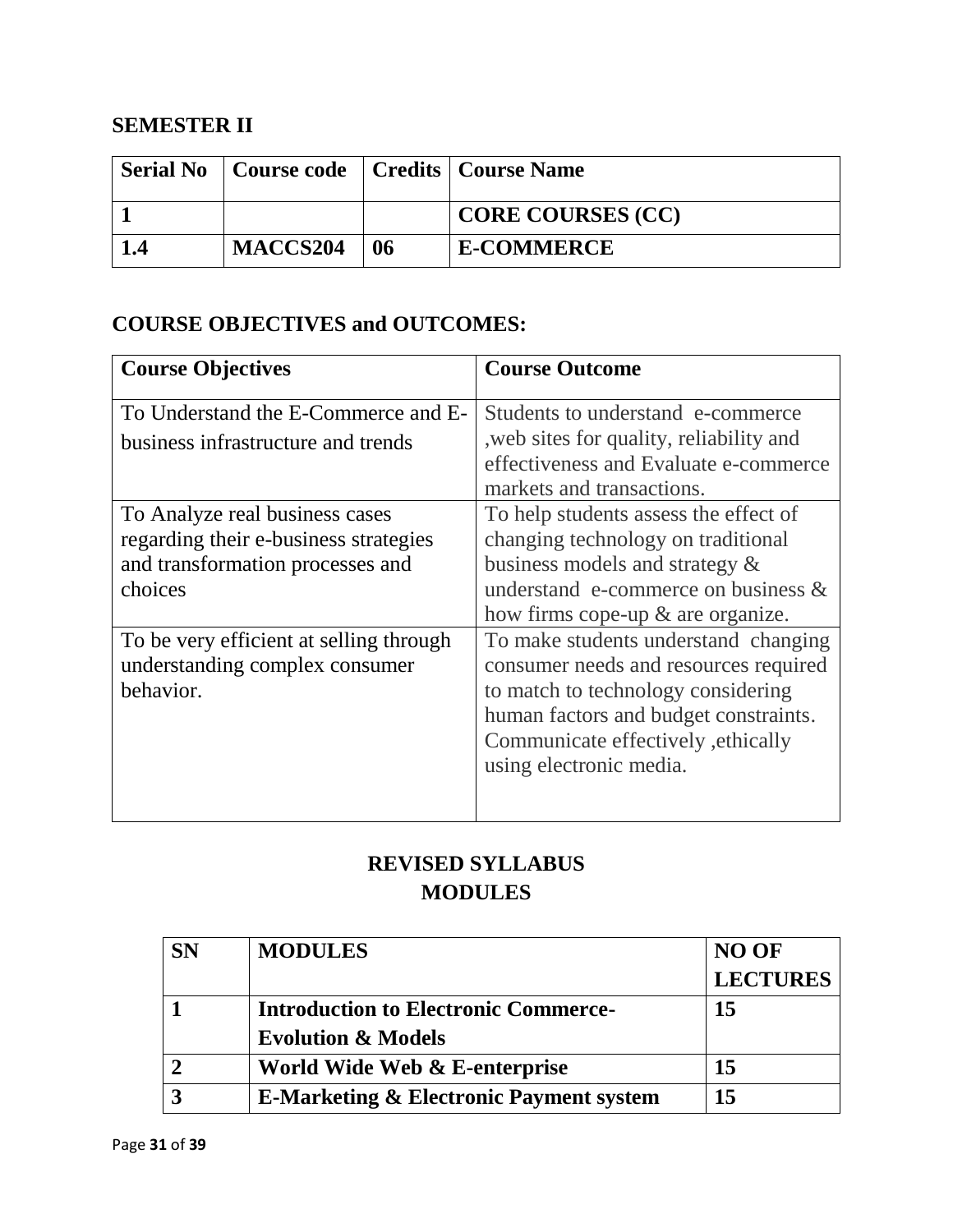| <b>Legal Regulatory Environment &amp; Security</b> | 15 |
|----------------------------------------------------|----|
| <b>issues Of E-commerce</b>                        |    |
| <b>TOTAL</b>                                       | 60 |

| Sr.              | <b>Modules</b>                                             |                 |
|------------------|------------------------------------------------------------|-----------------|
| No.              |                                                            | of              |
|                  |                                                            | <b>lectures</b> |
| 1                | Module-1                                                   | 15              |
|                  | <b>Introduction to Electronic Commerce-Evolution &amp;</b> |                 |
|                  | <b>Models</b>                                              |                 |
|                  | • Evolution of E-commerce-introduction,                    |                 |
|                  | History/Evolution 01 Electronic Commerce, Roadmap          |                 |
|                  | of E-Commerce in India, Main activities. Functions         |                 |
|                  | and Scope of E-Commerce.                                   |                 |
|                  | • Benefits and Challenges of E-Commerce, E-                |                 |
|                  | <b>Commerce Business Strategies for Marketing, Sales</b>   |                 |
|                  | and Promotions                                             |                 |
|                  | • Business Models of E-Commerce- Characteristics of        |                 |
|                  | Business to Business (B2B), Business to Consumers          |                 |
|                  | (B2C), Business to Government (B2G)                        |                 |
|                  | • Concepts of other models of E-commerce.                  |                 |
|                  | • Business to Consumer E-Commerce process,                 |                 |
|                  | Business to Business E-Commerce- Need and                  |                 |
|                  | Importance, alternative models of 8213 E-Commerce.         |                 |
|                  | • E-Commerce Sales Product Life Cycle (ESLC)               |                 |
|                  | Model                                                      |                 |
| $\boldsymbol{2}$ | Module-2                                                   | 15              |
|                  | World Wide Web & E-Enterprise                              |                 |
|                  | • World Wide Web-Reasons for building own website,         |                 |
|                  | Benefits of Website, Registering a Domain Name,            |                 |
|                  | Role of web site in B2C E-commerce; push and pull          |                 |
|                  | approaches; Web site design principles.                    |                 |
|                  | • EDI and paperless trading; Pros & Cons of EDI;           |                 |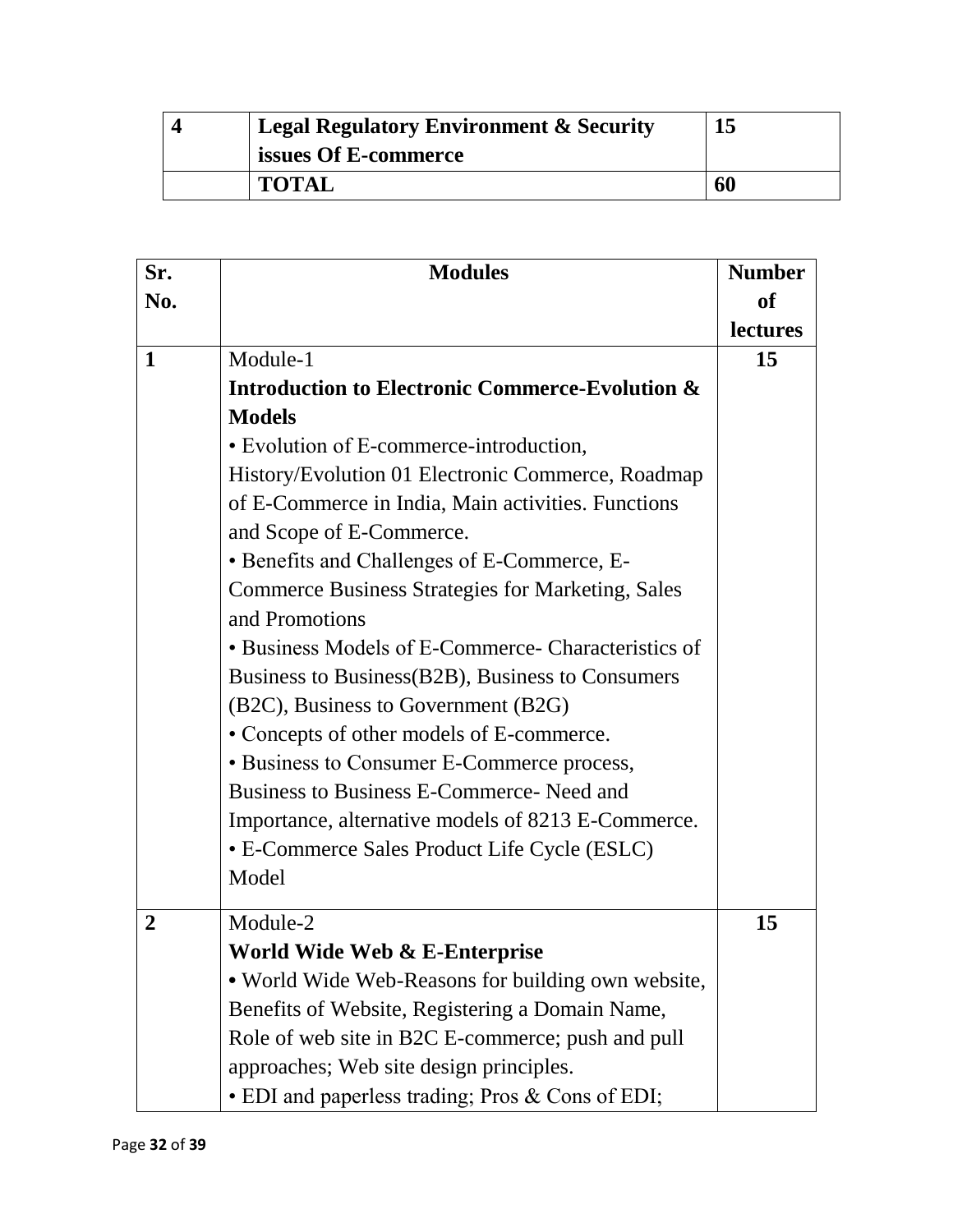|                  | Related new technologies use in E-commerce.              |    |
|------------------|----------------------------------------------------------|----|
|                  | • Applications of E-commerce and E-enterprise -          |    |
|                  | Applications to Customer Relationship Management -       |    |
|                  | Types of E-CRM Functional Components of E-CRM.           |    |
|                  | • Managing the E-enterprise - Introduction, Managing     |    |
|                  | the E-enterprise, Comparison between Conventional        |    |
|                  | and E-organisation, Organisation of Business in an E-    |    |
|                  | enterprise Benefits and Limitations of E-enterprise      |    |
| 3                | Module-3                                                 | 15 |
|                  | <b>E-Marketing &amp; Electronic Payment System</b>       |    |
|                  | • E Marketing- Scope and Techniques of E-Marketing.      |    |
|                  | Traditional web promotion. Web counters. Web             |    |
|                  | advertisements. Role of Social media                     |    |
|                  | • E-commerce Customer Strategies for Purchasing and      |    |
|                  | support activities. Planning for Electronic Commerce     |    |
|                  | and its initiatives, pros and cons of online shopping,   |    |
|                  | Justify an Internet business                             |    |
|                  | •Electronic Payment System-Characteristics of E-         |    |
|                  | payment system SET Protocol for credit card payment.     |    |
|                  | prepaid e-payment se post-paid E-payment system,         |    |
|                  | Types of payment systems                                 |    |
|                  | •Operational, credit and legal risks of F -payment       |    |
|                  | system, Risk management options for E-payment            |    |
|                  | systems, Set standards / principles for E-payment        |    |
|                  | <b>Consumer-Oriented Business: Consumer Market,</b>      |    |
|                  | <b>One-to-One Marketing, Consumer Demographics,</b>      |    |
|                  | <b>Maintaining Loyalty, Gaining Acceptance, Online</b>   |    |
|                  | <b>Catalogue, the Pilot Catalogue, A Unique Search</b>   |    |
|                  | <b>Engine</b>                                            |    |
| $\boldsymbol{4}$ | Module-4                                                 | 15 |
|                  | <b>Legal &amp; Regulatory Environment &amp; Security</b> |    |
|                  | <b>Issues Of E-Commerce</b>                              |    |
|                  | • Introduction to Cyber Laws-World Scenario, Cyber-      |    |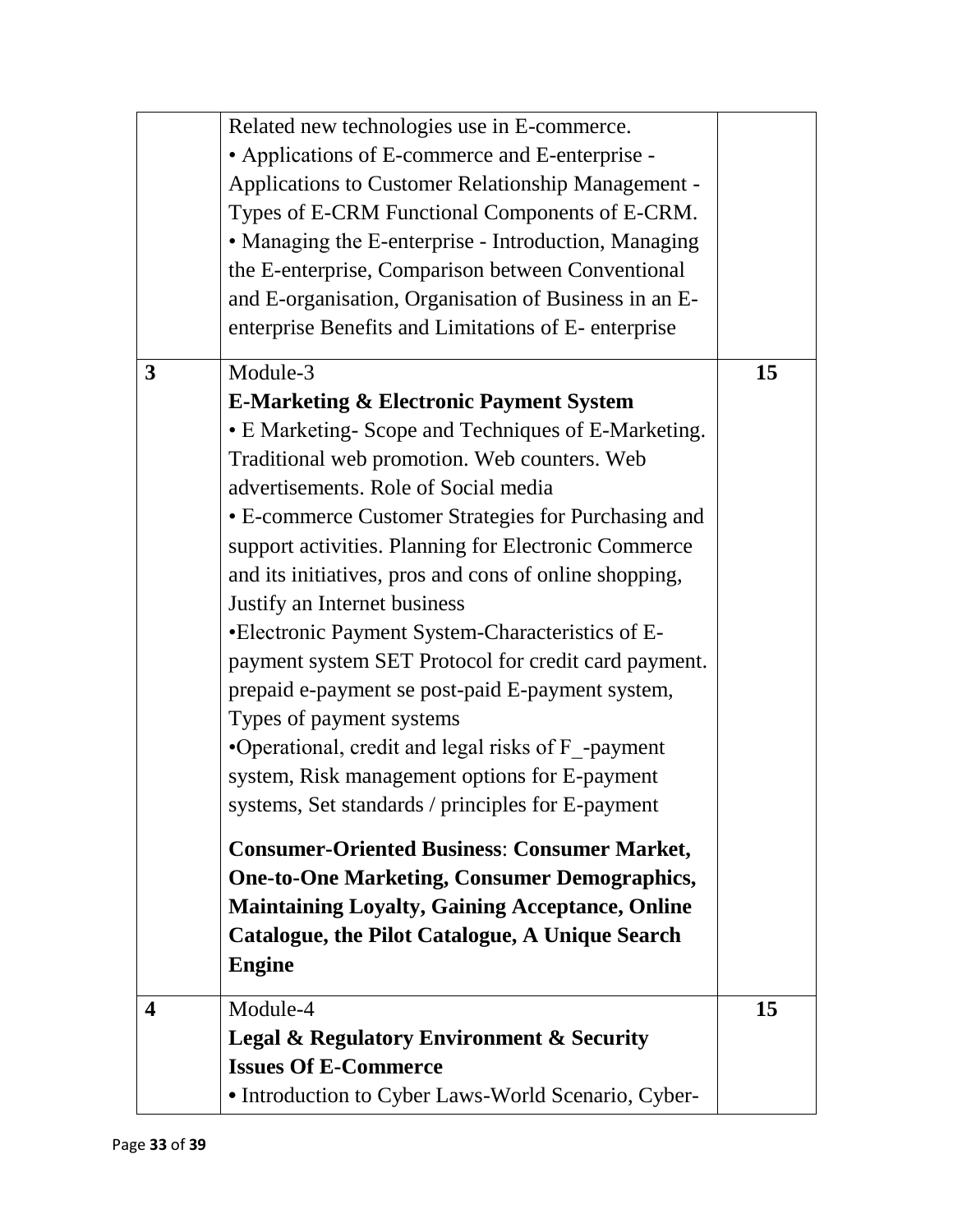|          | crime & Laws in India and their limitations, Hacking, |    |
|----------|-------------------------------------------------------|----|
|          | Web Vandals, E-mail Abuse, Software Piracy and        |    |
| Patents. |                                                       |    |
|          | • Taxation Issues, Protection of Cyber Consumers in   |    |
|          | India and CPA 1986, Importance of Electronic          |    |
|          | Records as Evidence.                                  |    |
|          | • Security Issues in E-Commerce- Risk management      |    |
|          | approach to Ecommerce Security - Types and sources    |    |
|          | of threats, Protecting electronic commerce assets and |    |
|          | intellectual property.                                |    |
|          | • Security Tools, Client server network security,     |    |
|          | Electronic signature, Encryption and concepts of      |    |
|          | public and private key infrastructure                 |    |
|          | <b>Total Lectures</b>                                 | 60 |
|          |                                                       |    |

#### **Reference Materials:**

- 1. **Electronic Commerce from Vision to Fulfilment** by Awad, Elias(2007), Publisher Pearson Education, New Delhi
- 2. **E-Commerce An Indian Perspective India** by P.T.Joseph (Prentice Hall)
- 3. **E-Commerce Framework ,Technologies & Application** (Tata Mcgraw Hill)

#### **Note on changes in syllabus**

| <b>Particulars</b>                                     | <b>Remarks: Revised Syllabus</b>                                                                                                                                                                                                                      |  |
|--------------------------------------------------------|-------------------------------------------------------------------------------------------------------------------------------------------------------------------------------------------------------------------------------------------------------|--|
| <b>Module -3</b>                                       | <b>Removed - Pros and cons of online shopping,</b>                                                                                                                                                                                                    |  |
| E-Marketing $&$<br><b>Electronic Payment</b><br>System | <b>Added Consumer-Oriented Business:</b><br>Consumer Market, One-to-One Marketing,<br>Consumer Demographics, Maintaining Loyalty,<br>Gaining Acceptance, Online Catalogue, the Pilot<br>Catalogue, A Unique Search Engine<br><b>Digital Marketing</b> |  |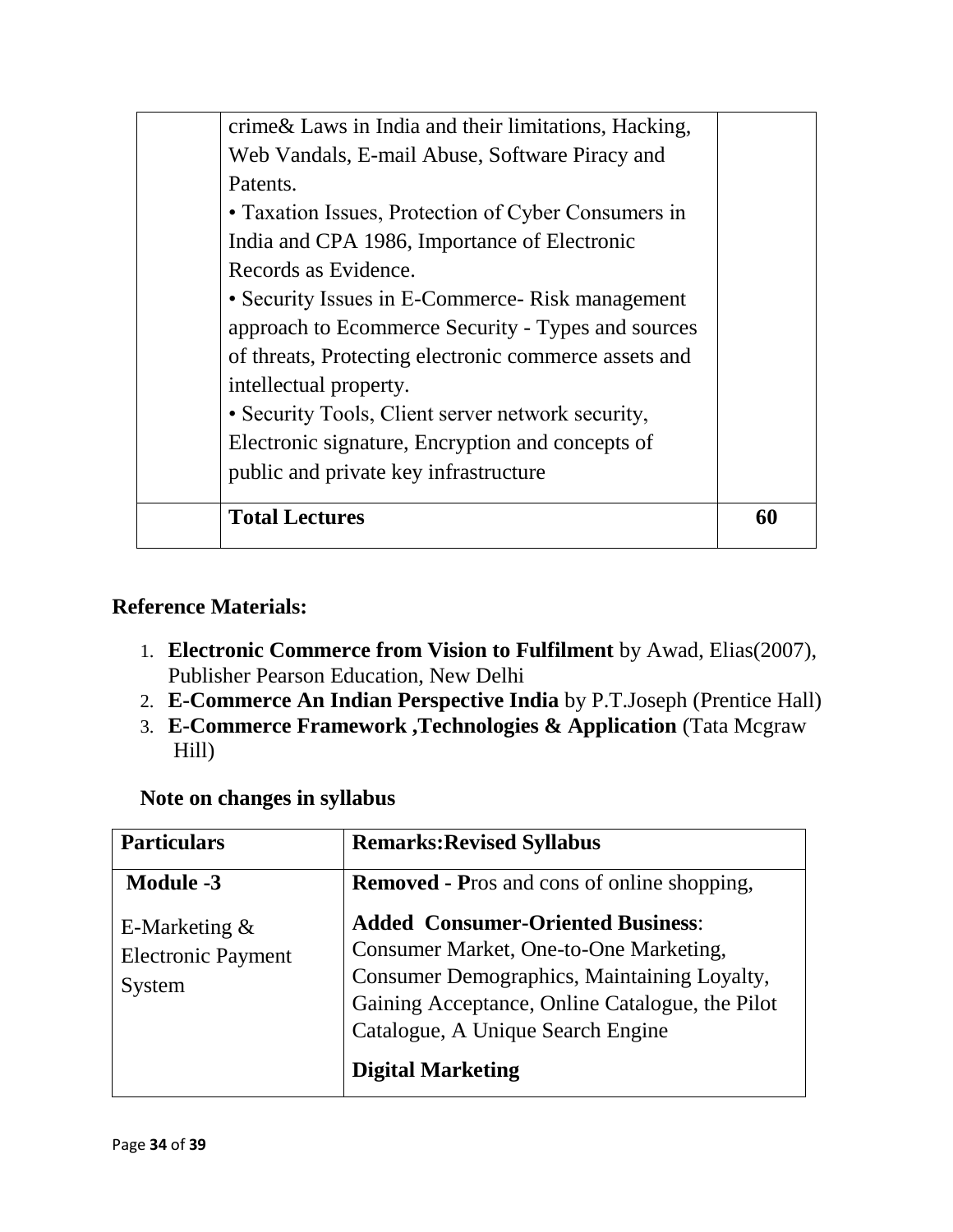# **SIES College of Commerce & Economics DEPARTMENT OF MCOM-ACCOUNTANCY SCHEME OF EXAMINATION**

The scheme of examination shall be divided into two parts:

- Internal assessment 40% i.e. 40 marks
- Semester end examination 60% i.e. 60 marks

## **SCHEME OF EXAMINATION (Strategic Management, Business Ethics and CSR, Research Methodology, E Commerce)**

| <b>Description</b>                                                                                 | <b>Marks</b> |
|----------------------------------------------------------------------------------------------------|--------------|
| Two objective type online test (multiple choice questions) of 20                                   | 20           |
| marks each – Best of the two to be considered                                                      |              |
| Any one for 20 marks or any 2 for 10 marks each                                                    | 20           |
| Project, Presentation and Viva voce/Case studies/Assignments/<br>Internship / Certificate courses. |              |
| Total                                                                                              |              |

#### (B) Semester end examination 60 marks

#### PAPER PATTERN

| Duration: 2 hours                      |              |  |
|----------------------------------------|--------------|--|
| Marks 60                               | <b>Marks</b> |  |
| Q.1 15 marks OR 15 marks               | 15           |  |
| (Theory Question or Theory Question)   |              |  |
| Q.2 15 marks OR 15 marks               | 15           |  |
| (Theory Question or Theory Question)   |              |  |
| Q.3 15 marks OR 15 marks               | 15           |  |
| (Theory Question or Theory Question)   |              |  |
| Q.4 15 marks OR 15 marks               | 15           |  |
| (Case Study/Theory or Theory Question) |              |  |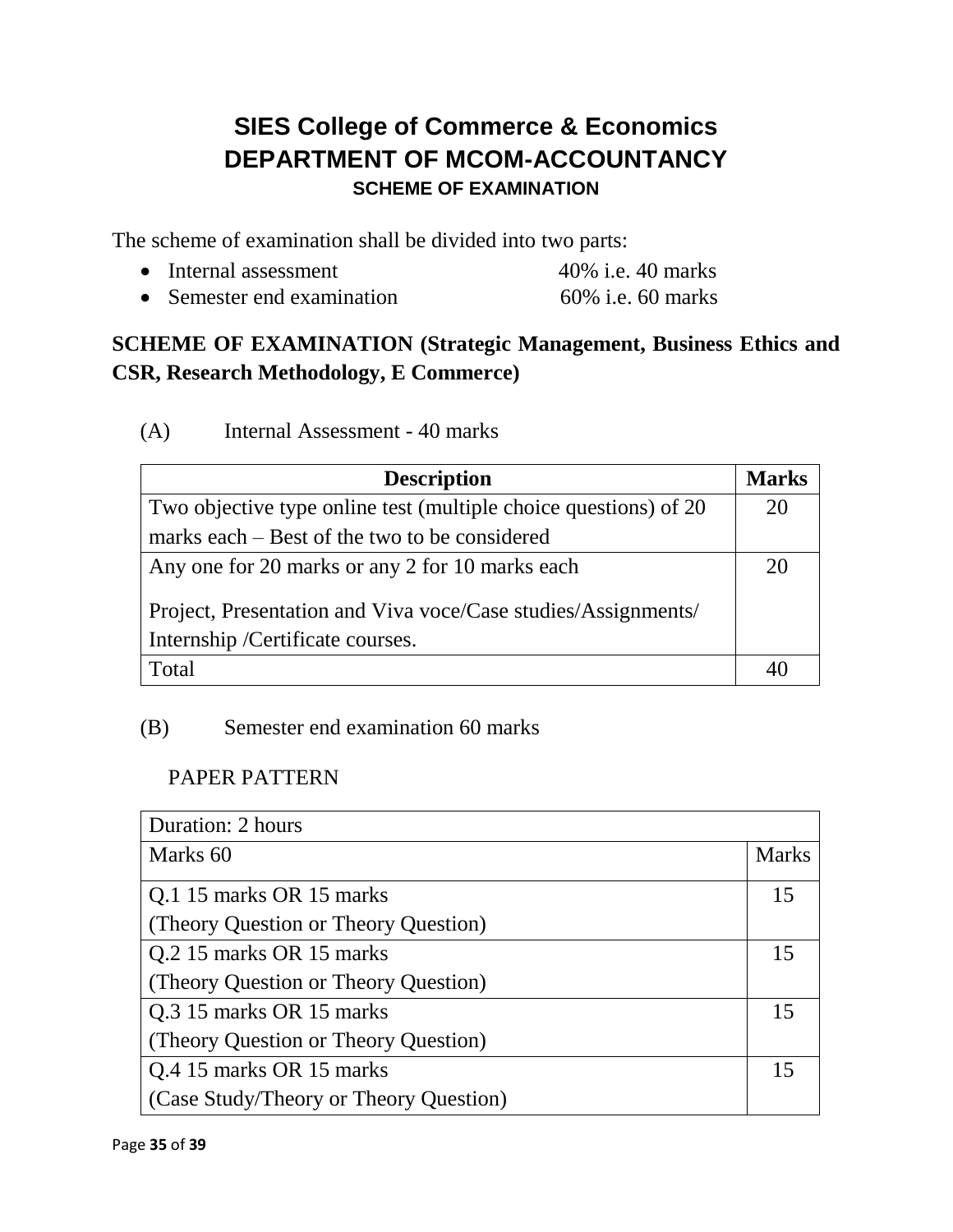| Total                                                                     | 60 |
|---------------------------------------------------------------------------|----|
| Note: Question of 15 marks may be divided into two or three sub questions |    |
| of $7/8$ or $5/5/5$ Marks.                                                |    |

## **Passing criteria: Minimum 40% in Internal (16 out of 40) and 40% (24 out of 60) in semester end examination**

**Under challenging situations, all examinations will be conducted through online mode or as directed by State government and UGC.**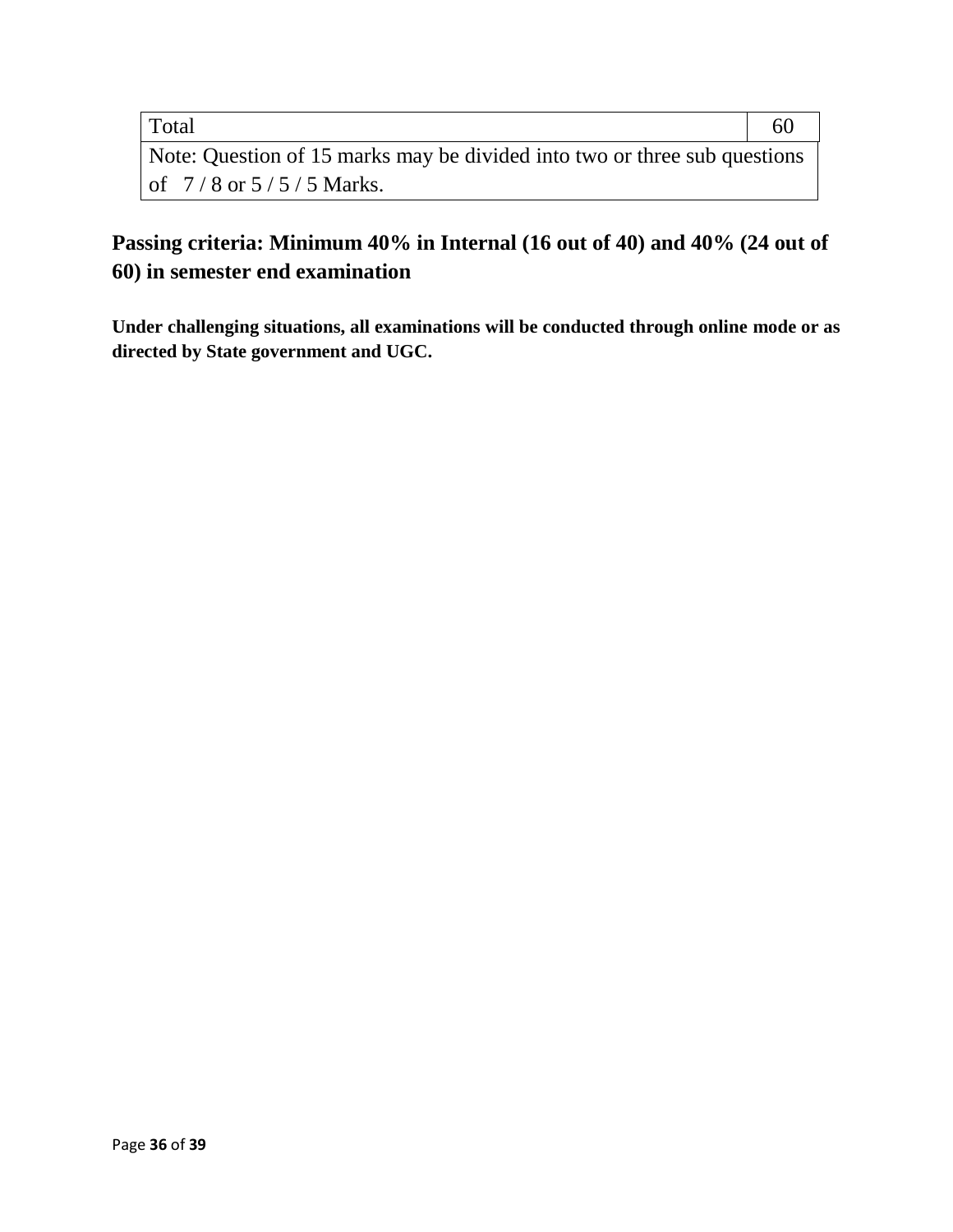# **SIES College of Commerce & Economics DEPARTMENT OF MCOM-ACCOUNTANCY SCHEME OF EXAMINATION**

The scheme of examination shall be divided into two parts:

- Internal assessment 40% i.e. 40 marks
- Semester end examination 60% i.e. 60 marks

## **SCHEME OF EXAMINATION FOR M.Com Accountancy (SEM I AND II) for Cost and Management Accounting and Corporate Finance**

(A) Internal Assessment 40 marks

| <b>Description</b>                                                           | <b>Marks</b> |
|------------------------------------------------------------------------------|--------------|
| Two objective type online test (multiple choice questions,                   | 20           |
| practical question) of 20 marks each $-$ Best of the two to be<br>considered |              |
| Projects or Assignment or Vivas (Any 2 of 10 Marks)                          | 20           |
| Total                                                                        |              |

#### (B) Semester end examination 60 marks

#### PAPER PATTERN

| Duration: 2 hours                          |              |
|--------------------------------------------|--------------|
| Marks 60                                   | <b>Marks</b> |
| Q.1 15 marks OR 15 marks                   | 15           |
| (Practical Question or Practical Question) |              |
| Q.2 15 marks OR 15 marks                   | 15           |
| (Practical Question or Practical Question) |              |
| Q.3 15 marks OR 15 marks                   | 15           |
| (Practical Question or Practical Question) |              |
| Q.4 15 marks OR 15 marks                   | 15           |
| (Case Study/ Practical or Theory Question) |              |
| Total                                      | 60           |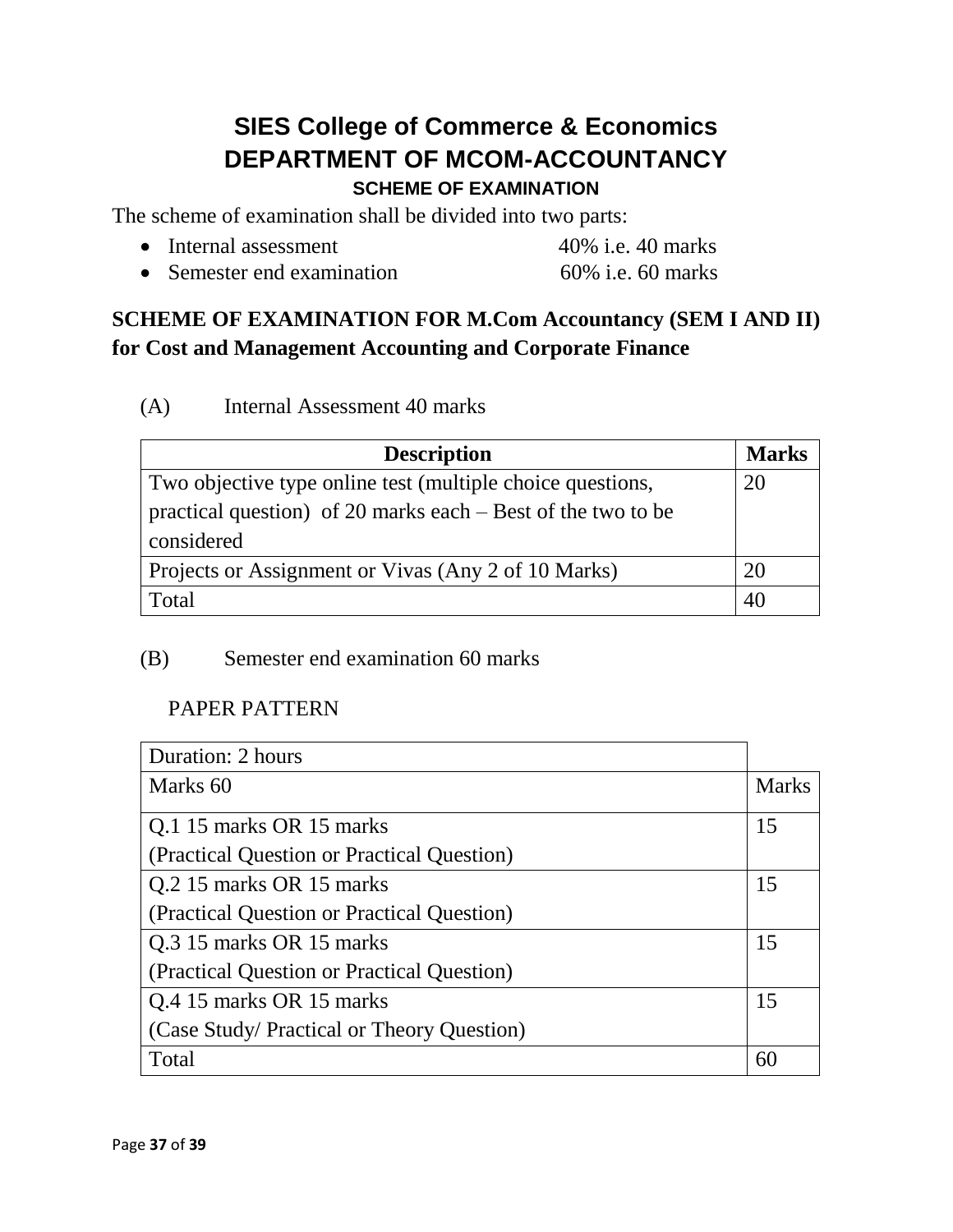Note: Question of 15 marks may be divided into two or three sub questions of  $7/8$  or  $5/5/5$  Marks.

## **Passing criteria: Minimum 40% in Internal (16 out of 40) and 40% (24 out of 60) in semester end examination**

**Under challenging situations, all examinations will be conducted through online mode or as directed by State government and UGC.**